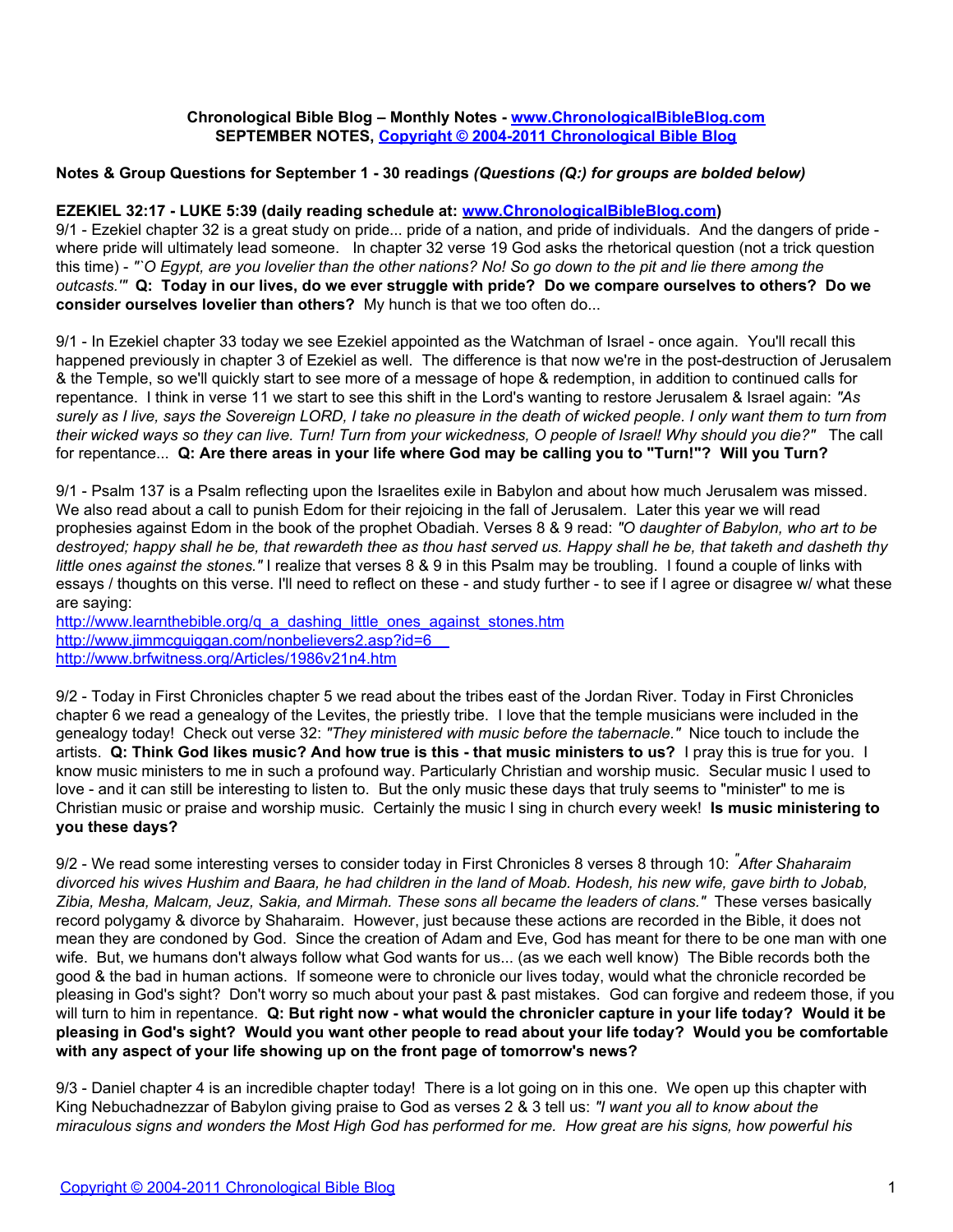*wonders! His kingdom will last forever, his rule through all generations."* **Q: Does this sound like the Nebuchadnezzar we've come to know?** We'll, we must read on as he tells us how he got to the point of praising God like this... Nebuchadnezzar's dream of the tree in this chapter is relatively straightforward, as is the interpretation that Daniel gives. One intriguing verse to me was verse 27 where Daniel pleads with Nebuchadnezzar to repent to avoid what will happen per the dream - *"O King Nebuchadnezzar, please listen to me. Stop sinning and do what is right. Break from your wicked past by being merciful to the poor. Perhaps then you will continue to prosper."* **Do you think Nebuchadnezzar listened to Daniel? What if Daniel was telling us to do this same thing this very day? Would we listen? Will we stop sinning and do what is right? Will we be merciful to the poor?**

9/3 - We see the sin of pride bring down Nebuchadnezzar in verse 30 as follows - *"Just look at this great city of Babylon! I, by my own mighty power, have built this beautiful city as my royal residence and as an expression of my royal splendor."* **Q: Are their times in our life where we boast of what we have "done" or "created" by our "own mighty power"? Good idea.... ?** In this chapter today Nebuchadnezzar becomes Gollum from the Lord of the Rings! :) Yes, I did hear someone teach on this chapter recently and he placed up on screen a picture of Gollum from Lord of the Rings and suggested this is what happened to Nebuchadnezzar essentially in verse 33 - *"That very same hour the prophecy was fulfilled, and Nebuchadnezzar was driven from human society. He ate grass like a cow, and he was drenched with the dew of heaven. He lived this way until his hair was as long as eagles' feathers and his nails were like birds' claws."* **Can you see how sin can drive us to basic animal instincts? Like Gollum? Do you see how godly wisdom can save us from becoming like animals? Like Gollum?** Pride seems to be a very tempting sin for all of us - and not a good one to pursue - as Nebuchadnezzar tells us himself in verse 37 *-"Now I, Nebuchadnezzar, praise and glorify and honor the King of heaven. All his acts are just and true, and he is able to humble those who are proud."* **Do you believe this to be true?**

9/3 - Ezekiel chapter 40 is very interesting! It begins the vision and description of what many call "Ezekiel's Temple." Essentially, this temple has not been built. Some say that this temple will be built in the future - during Christ's millennial reign. Some say it's a heavenly temple. Some say it was the vision for the temple that should have been built during Ezra's days in 517 B.C., but was not. It is fascinating to look at various theories on the various temples.

9/4 - Ezekiel chapters 40 and 41 in today's readings include verses where we read a lot about measurements and cubits and such! I have to admit that I sometimes zone out a bit when reading these types of details in the Old Testament. However - something that popped into my mind once when reading through these types of verses that has benefited me greatly in my appreciation of measurements and such is this - God is a God of precision. God is a God of detail. God is an organized God. Which I think is great news! I mean, look at our own human bodies and all our internal organs. We are wonderfully made by a God who is a God of precision and detail. So, remembering this when I read these types of measurements verses helps. It helps me keep my focus and interest on what I'm reading. I hope this helps you in some way as you read through detailed chapters like these in the Bible. **Q: If God showed this much organization and care for Ezekiel's Temple, do you suppose he continues to show his organization and care for our local churches today?**

9/4 - Ezekiel chapter 41 verse 3 stands out today: *"Then he went into the inner room at the end of the Holy Place."* This is interesting in that the angelic being leading Ezekiel through this vision and the temple enters the Most Holy Place - Ezekiel does not. Even though it's a vision. And even though God's presence is not in the Most Holy Place at this time (we'll see the Presence coming next chapter). Yet Ezekiel does not enter. Why? Because the law was that only the High Priest could enter the Most Holy Place. This shows great obedience on Ezekiel's part! Even in a vision, he's obedient. **Q: Are there areas of our life where God is calling us to be obedient? Even if we think our obedience in a specific circumstance or situation won't matter (e.g. a vision or a dream or even a small circumstance in real life) - will we still be obedient?**

9/4 - Ezekiel chapter 42 continues the description of the temple in Ezekiel's vision and the dimensions. In this chapter we learn about the rooms for the priests of the temple. The interesting thing for me, as I was reading this chapter today, is that my mind wandered a bit and wondered if maybe somehow this was / is a heavenly temple that Ezekiel was describing? I'm not sure. I have so much more to learn about the temples. **Q: But, it's interesting to think if maybe somehow we might see something like this temple in heaven?** An interesting thought at least for me to ponder. However - the tricky thing is that in chapter 43 there are descriptions of sacrifices for the altar in this temple. And of course Christ was the final sacrifice for our sins - so there is no need for the old covenant sacrifices. So, this could certainly dash my imagination of this being a heavenly temple we'll see some day. Though - I did read somewhere that if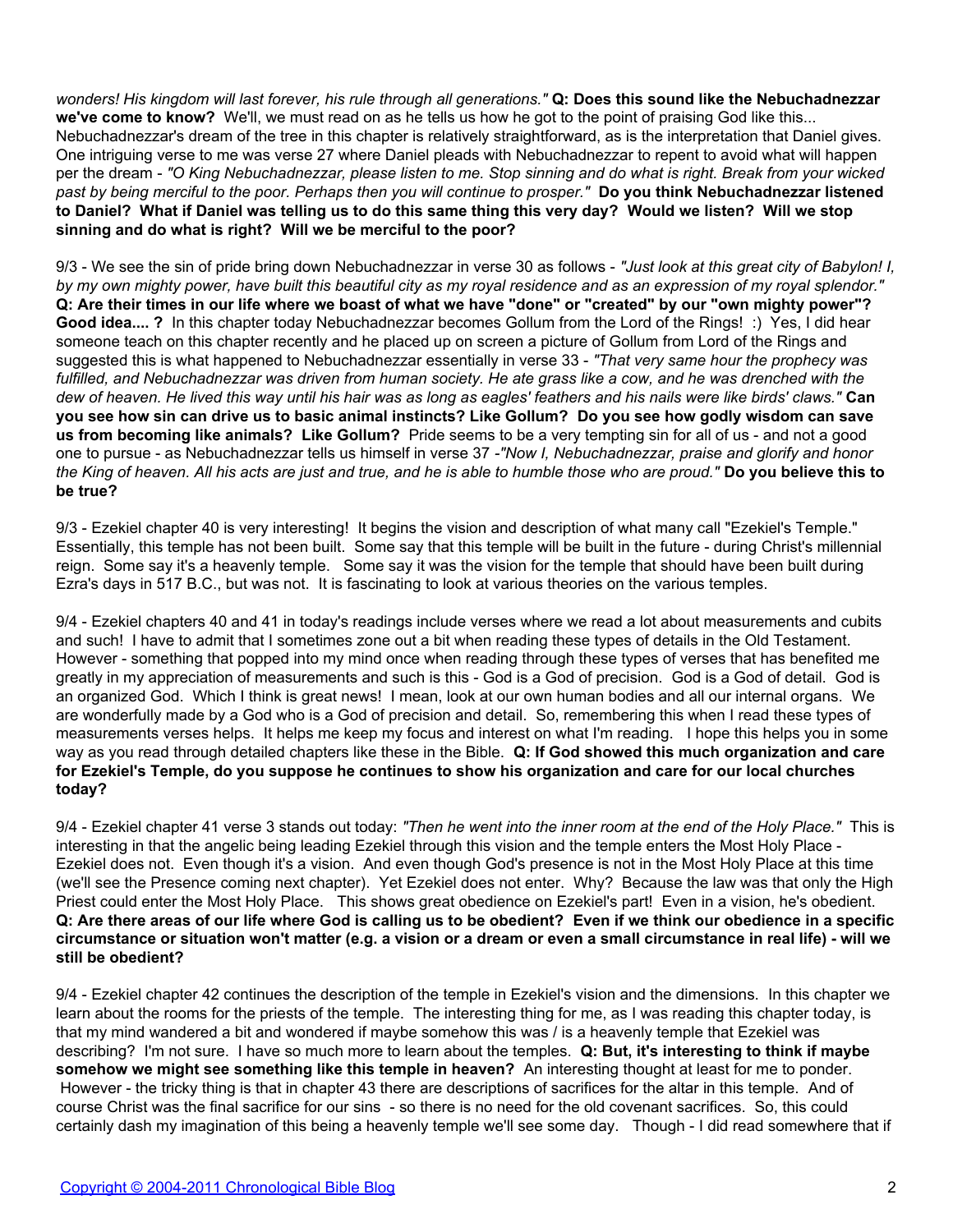this is a heavenly temple, the sacrifices described in chapter 43 may be "memorials" or ceremonial - but not required, as they were in the old covenant. I don't know... fascinating stuff to ponder however!

9/4 - Back to how all this might apply to our lives today. Verse 20 in chapter 42 stood out to me: *"So the area was 875 feet on each side with a wall all around it to separate the holy places from the common."* The last part of that verse stands out - to separate the holy places from the common. **Q: I wonder about that in our lives - do we do anything that separates the holy from the common in our own lives? Do we need to? My thought here is that if we don't allow for some "holy places" to appear in our lives, might we just settle for common places throughout our lives?** A Holy Place for us might be 5 minutes of prayer. Or 15 minutes of reading the Bible. Or going to a church service. Or listening to worship music. Or not scheduling anything one day a week, so we can take a Sabbath day of rest. **What are you doing to create some Holy Places in your life?**

9/4 - Chapter 43 is incredible with God's return to the temple. I love this verse - "*And this is the basic law of the Temple: absolute holiness!"* Absolute holiness. Okay - so this is not something we are going to see or "achieve" this side of heaven. It's impossible for us to be absolutely holy on this earth. Only Jesus was absolutely holy and sinless. However, I think the call for our eternal lives is absolute holiness. So, know that faith in Jesus will ultimately lead you in this direction - and I do believe we can grow in holiness in this life. God's grace gives ultimate absolute holiness in heaven. **Q: Do you want absolute holiness? Are you moving toward absolute holiness in your life today? Do you also realize you won't reach absolute holiness this side of heaven? But, yet, do you still desire absolute holiness someday?**

9/4 - Verse 21 in this chapter is a foreshadowing of Jesus' death on the Cross at Mt. Calvary: "*Then take the young bull for the sin offering and burn it at the appointed place outside the Temple area."* How does this apply to Jesus' death on a hill outside of Jerusalem's city gates? This is best explained in Hebrews chapter 13 verses 11-13 as follows: *"The high priest carries the blood of animals into the Most Holy Place as a sin offering, but the bodies are burned outside the camp. And so Jesus also suffered outside the city gate to make the people holy through his own blood. Let us, then, go to him outside the camp, bearing the disgrace he bore."* Powerful... **Q: Will you walk with Jesus outside the city gates of Jerusalem? Up to Mt. Calvary? Will you follow Jesus all the way up that hill?**

9/5- In Ezekiel chapters 44 and 45 today we see the priesthood restored to Israel! It's interesting that the Levites are taken down a notch in how they can serve in the temple and the Zadokites are elevated. Zadok was a priest during the time of David & Solomon and a descendent of Eleazar and ultimately Aaron. Chapter 44, verse 28 really stood out to me today: *"As to property, the priests will not have any, for I alone am their inheritance."* I like that! God alone is the priests' inheritance. **Q: What is our inheritance? Is it property? Is it things of this earth? Or could our inheritance be God as well? Should God be our inheritance? How is God our inheritance? If the Lord is not our inheritance, what then do we inherit? The wind? It's an age old debate as you'll see in the image above. Where do you stand? Can we inherit eternal life through the grace of God and faith in Jesus? Or do we simply inherit the wind? (Nothingness) What does your heart tell you? Most importantly, what does the Bible tell you?**

9/5 - Ezekiel chapters 45 & 46 describe some new regulations on how offerings are to be done, when compared to the original Pentateuch regulations - primarily from Numbers chapter 28. Apparently these chapters in Ezekiel have created some reconciliation work for rabbis in the past to figure out the proper regulations. Verse 20 in chapter 46 did stand out at me in today's readings: *"He explained, "This is where the priests will cook the meat from the guilt offerings and sin offerings and bake the flour from the grain offerings into bread. They will do it here to avoid carrying the sacrifices through the outer courtyard and harming the people by transmitting holiness to them."* Per a previous chapter this goes along the lines of the priests needing to take off their clothes in a special room after being in the Temple, to avoid transmitting holiness. This is interesting to me because you would think that transmitting holiness would be a good thing. Apparently not in this case. This does remind me of when Moses was on the mountain receiving the Laws, he had to wear a veil over his face amongst the people when he came down from the mountain because his face was so radiant from being in the presence of God. I read a commentary that said this transmission of holiness, in this case in Ezekiel, was not something for the Israelites to concern themselves with, because this was a vision of a future temple. I read another commentary that made the interesting point that these passages in Ezekiel can help demonstrate the transmission of holiness from Jesus' robe to the woman who suffered from bleeding for 12 years - see [Mark 5:22-34](http://www.biblegateway.com/passage/?search=Mark%205:22-34). She was healed by reaching out and touching Jesus' robe. Of course Jesus says that it was the woman's faith that healed her - not her touching his robe. It is intriguing to think about the transmission of holiness via garments or sacrifices. I'll need to do more study on the problem of "transmitting holiness" in this case in Ezekiel. **Q: Please share your thoughts on this with your table group?**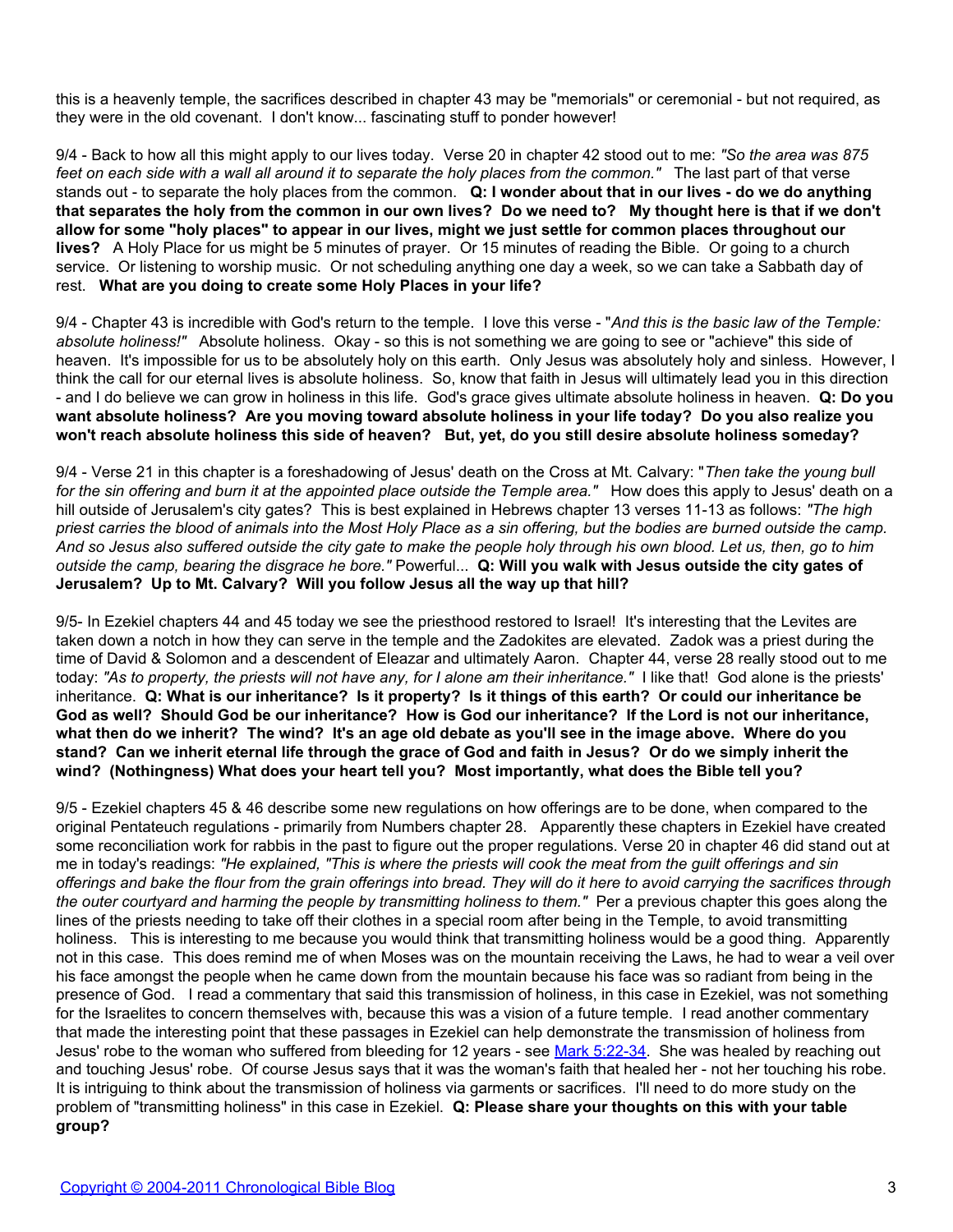9/6 - We finish the book of Ezekiel today! Ezekiel chapter 47's opening verses about the River of Healing are just beautiful. As I was reading these verses about the River of Healing I imagined myself jumping into the river and just being refreshed and renewed and restored! Great stuff... This river is very reminiscent of the river in the Garden of Eden - and the River of Life described in [Revelation chapter 22.](http://www.biblegateway.com/passage/?search=revelation%2022) Verse 9 in ch. 47 of Ezekiel sums it all up well - *"Everything that touches the water of this river will live. Fish will abound in the Dead Sea, for its waters will be healed. Wherever this water flows, everything will live."* **Q: Can you imagine this river of healing flowing from the temple? Can you imagine some rest & restoration & refreshment & healing through this river?**

9/7 - Okay, so Daniel chapter 7 with the vision of 4 beasts is not exactly an easy one for me to interpret here in a daily blog! :) But I'll give it a bit of a go. Actually, if you're looking for in-depth commentary on this chapter, [please check out](http://www.bible.org/page.php?page_id=477) [this link on bible.org](http://www.bible.org/page.php?page_id=477), titled "Daniel's Disturbing Dream." Overall, this is a very powerful chapter to read... I definitely was feeling drawn into this chapter and the description of the beasts. Basically here in chapter 7 we're seeing a parallel with the vision of these 4 beasts in this vision of Daniel's with the dream Nebuchadnezzar had of the statue in chapter 2 of Daniel. The lion with the eagle wings represents Babylonia, just as the head of gold in ch. 2 did. The bear represents Medo-Persia, as the silver did in ch. 2. The leopard represents Greece, as did the bronze/brass in ch. 2. And the terrifying and frightening beast represents the Roman empire, as the feet of clay & iron did in ch. 2. Roughly speaking of course... :)

9/7 - The best verses in this chapter are in my mind verse 13 & 14 where we get a Messianic vision of Jesus! *"As my vision continued that night, I saw someone who looked like a man coming with the clouds of heaven. He approached the Ancient One and was led into his presence. He was given authority, honor, and royal power over all the nations of the world, so that people of every race and nation and language would obey him. His rule is eternal--it will never end. His kingdom will never be destroyed."* Wow... very powerful stuff.. **Q: Do you believe that Jesus has been given authority, honor and royal power over all the world? Do you believe that his rule is eternal and his kingdom will never be destroyed? Do you know in your heart that Jesus is your eternal King?**

9/7 - Verse 8 & 20 are intriguing to me when they talk about: *"This little horn had eyes like human eyes and a mouth that was boasting arrogantly."* The thing that jumped out at me was the mouth that was boasting arrogantly. **Q: How did this read to you when you came across it? As a good or bad thing to have a mouth that boasts arrogantly?** Again, this reminds me of the sin of pride that we have been seeing over and over again here in the book of Daniel with the Babylonian kings & Darius the Mede. Essentially some commentaries suggest this little horn that boasts arrogantly represents the antichrist...

9/7 - Daniel chapter 8 is quite a chapter! I'm not 100% sure how to post up on this chapter - so I went over to bible.org to see what they had to say and I came across this paragraph over there - *"Daniel chapter 8 is a preacher's nightmare. Even noted scholars hesitate to be dogmatic in their interpretation of this chapter. Daniel himself has not the foggiest notion of the vision's meaning, even after the angel Gabriel has interpreted the vision for him."* [I think I better just link over to what](http://www.bible.org/page.php?page_id=478) [bible.org has to say about this chapter today](http://www.bible.org/page.php?page_id=478). This is in the blog world what one would call a punt! :) The closing verse 27 of chapter 8 certainly stands out to me today: *"Then I, Daniel, was overcome and lay sick for several days. Afterward I got up and performed my duties for the king, but I was greatly troubled by the vision and could not understand it."* **Q: Do you think you'd be physically exhausted & sick if you saw a vision like Daniel saw in this chapter?**

9/7 - Daniel chapter 5 is the famous "the writing is on the wall" chapter! It is not a good sign to see writing appear on the wall in this way... This chapter is of huge importance to the Babylonian dynasty - because this chapter is the very last day of Babylon the empire. The next day everything goes to the Persians & Medes and Cyrus will be taking over the roost. Daniel chapter 5 verse 1 starts us out today with: *"A number of years later.."* This chapter takes place in 539 B.C., whereas chapter 4 with Nebuchadnezzar took place before his death in 562 B.C. So, at least 23 years have past between chapter 4 & 5 - and several leaders of Babylon have passed by, leaving Belshazzar, who has 1 day more... Verses 1 through 4 in the chapter unfortunately describe an orgy taking place, utilizing gold and silver cups taken from the Temple in Jerusalem decades earlier by Nebuchadnezzar. Unwisely, Belshazzar and the crew toast false idols with these sacred cups of God - at which point immediately the hand begins writing on the wall, and verse 6 tells us this about Belshazzar - *"Such terror gripped him that his knees knocked together and his legs gave way beneath him."* **Q: Think he had reason to be scared like this? Why?**

9/7 - As Daniel is called in to interpret the writing, verse 17 stands out as Daniel tells Belshazzar: *"Keep your gifts or give*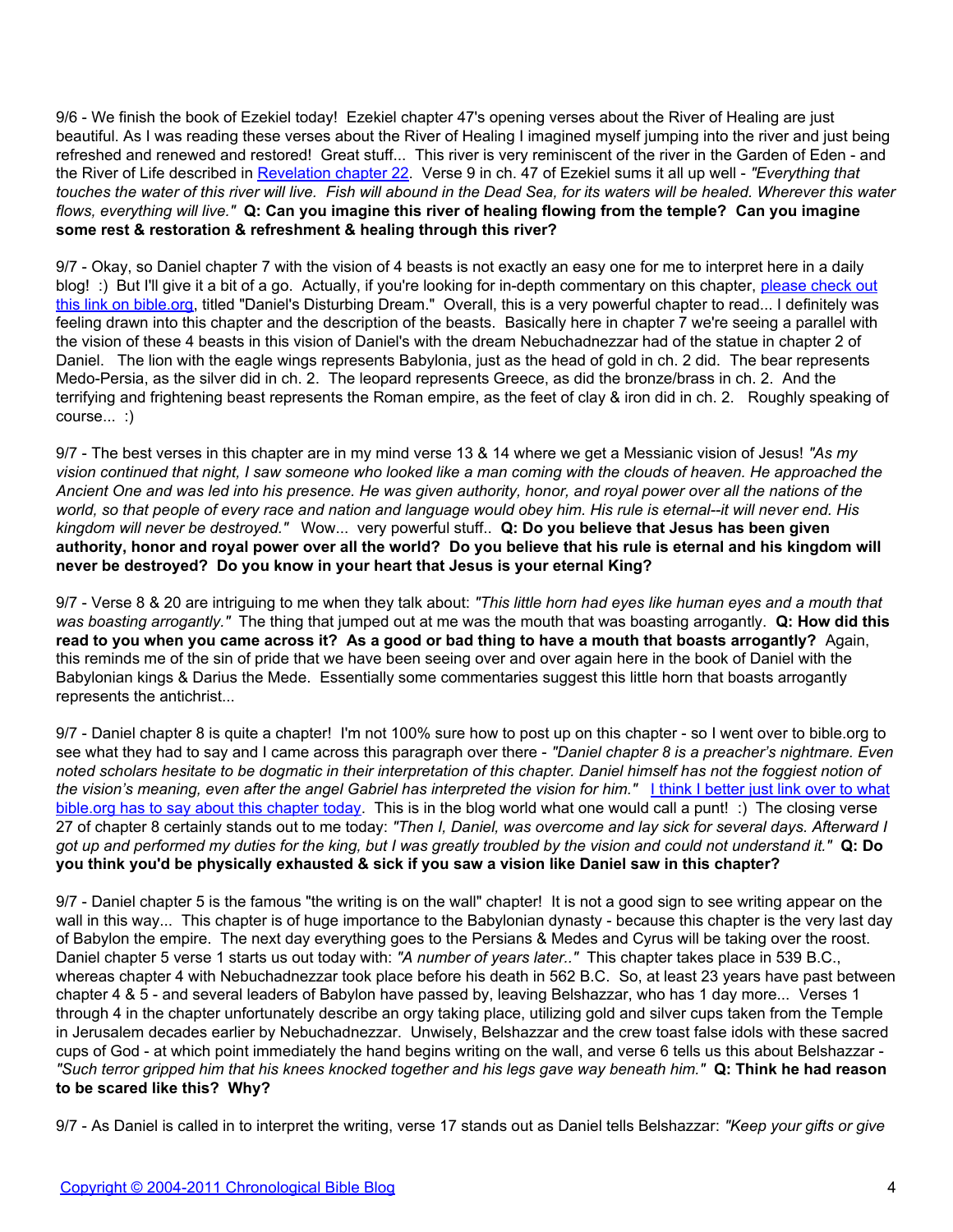*them to someone else, but I will tell you what the writing means."* Daniel is obviously quite bold and dismissive of Belshazzar here - he does not defer to Belshazzar being the king, and the seemingly right thing to do would be to immediately say you'd appreciate the gifts. Daniel simply says - keep 'em! (though, later he's still bestowed with them) Bold... A righteous boldness, yes? Plus, you've got to think that Daniel's seen a lot in Babylon in his time and he's ready to cut to the chase and just interpret the writing. He doesn't need earthly gifts or honor... **Q: What about us in our lives today? Do we seek earthly gifts and honor for ourselves? Should we? Can we learn from Daniel's boldness and focus on what truly matters in this life?**

9/7 - Before interpreting the dream Daniel gives Belshazzar an old fashioned lecture which culminates in verse 22 as he speaks of Nebuchadnezzar being humbled by God: *""You are his successor, O Belshazzar, and you knew all this, yet you have not humbled yourself."* Basically, Daniel is saying - you should have known better. You knew better. You saw Nebuchadnezzar's mistakes. You did not learn. **Q: Are we like this sometimes in our lives today? Shouldn't we know better...?**

9/7 - Verse 27 is worth reflecting upon! *"You have been weighed on the scales and found wanting."* (NIV). Very interesting to think about a godly scale. **Q: A scale that maybe looks at how we invest our time, money, love, life, worship? Are we investing in things that are eternal?** Obviously, through the opening verses Belshazzar was simply investing his life into himself, his lusts and his desires. And hence, MENE, MENE, TEKEL, PARSIN was written on the wall... Pretty amazing to think that the great kingdom of Babylon went down like this in one chapter... God clearly is a kingdom-maker and a kingdom-taker!

9/8 - Daniel chapter 6 today is probably more famous than chapter 5's writing on the wall! Today Daniel goes into the lion's den... Several things, as always, are going on in this chapter. One big note is that Daniel is about 80 years old at the time of this chapter. He's not a young man. And yet he is running laps around the other kingdom administrators with his work - and for this he is honored more and more by the king. And others are getting jealous of this old man Daniel. They realize the only way to trip him up is on his religion. And - by appealing to the king's pride with a law that makes people worship the king only. **Q: Interesting thing that pride... seems an easy sin for us humans to fall into..?** Well, then the old man Daniel gets tossed into the pit of lions - and comes out alive through the grace of God. And the king realizes he was duped by the admins and tosses them & their families into the pit of lions. But enough of my Cliff Notes here... let's check out a few verses...

9/8 - Verse 4 makes me reflect on my life and the way I live it: *"Then the other administrators and princes began searching for some fault in the way Daniel was handling his affairs, but they couldn't find anything to criticize. He was faithful and honest and always responsible."* **Q: How are we in handling our affairs? Our job, our tempers, our finances, our time? Are we faithful in all of these areas? Honest? Always responsible?**

9/8 - Verse 10 helps us look at how we should act when challenging circumstances come into our lives: *"But when Daniel learned that the law had been signed, he went home and knelt down as usual in his upstairs room, with its windows open toward Jerusalem. He prayed three times a day, just as he had always done, giving thanks to his God."* Daniel continued to worship God as he always had in the midst of bad news of the new law. He didn't blink. He didn't flinch. He didn't take a break from God. He kept worshiping. **Q: How do we act when bad news comes into our lives? Do we sulk? Do we decide to avoid God for a while? Or do we continue to worship God as we have always - giving thanks to God? Even in the midst of severe challenges, will we still give thanks to God for who He is?**

9/8 - Verse 20 is a wonderful verse from the mouth of the remorseful King Darius: *"When he got there, he called out in anguish, "Daniel, servant of the living God! Was your God, whom you worship continually, able to rescue you from the lions?""* First of all - I love the term "the living God". **Q: Do you believe that God is indeed a living God? Not a stoic God who just sets up the universe and then lets it run on its own - but a God who is in the midst of every single one of our experiences - good and bad? A living God? A God who is with us on the mountain tops - and in the lion's den? Do you believe God is indeed a living God? Do you worship the living God continually? Like Daniel, are you a servant of the Living God? Do you want to be a servant of the Living God? The Living God that will send His angels to protect you from even lions in their den?**

9/8 - Daniel chapter 9 today has an amazing prayer from Daniel! Confess your sins, be humble, praise God and petition for others. What a prayer. If you liked Daniel's prayer in today's readings as much as I did, here are two more that I think you'll appreciate - one from Ezra [at this link](http://www.biblegateway.com/passage/?search=nehemiah%209:5-38) - and one from Nehemiah at this link. (okay, this is completely a geeky Bible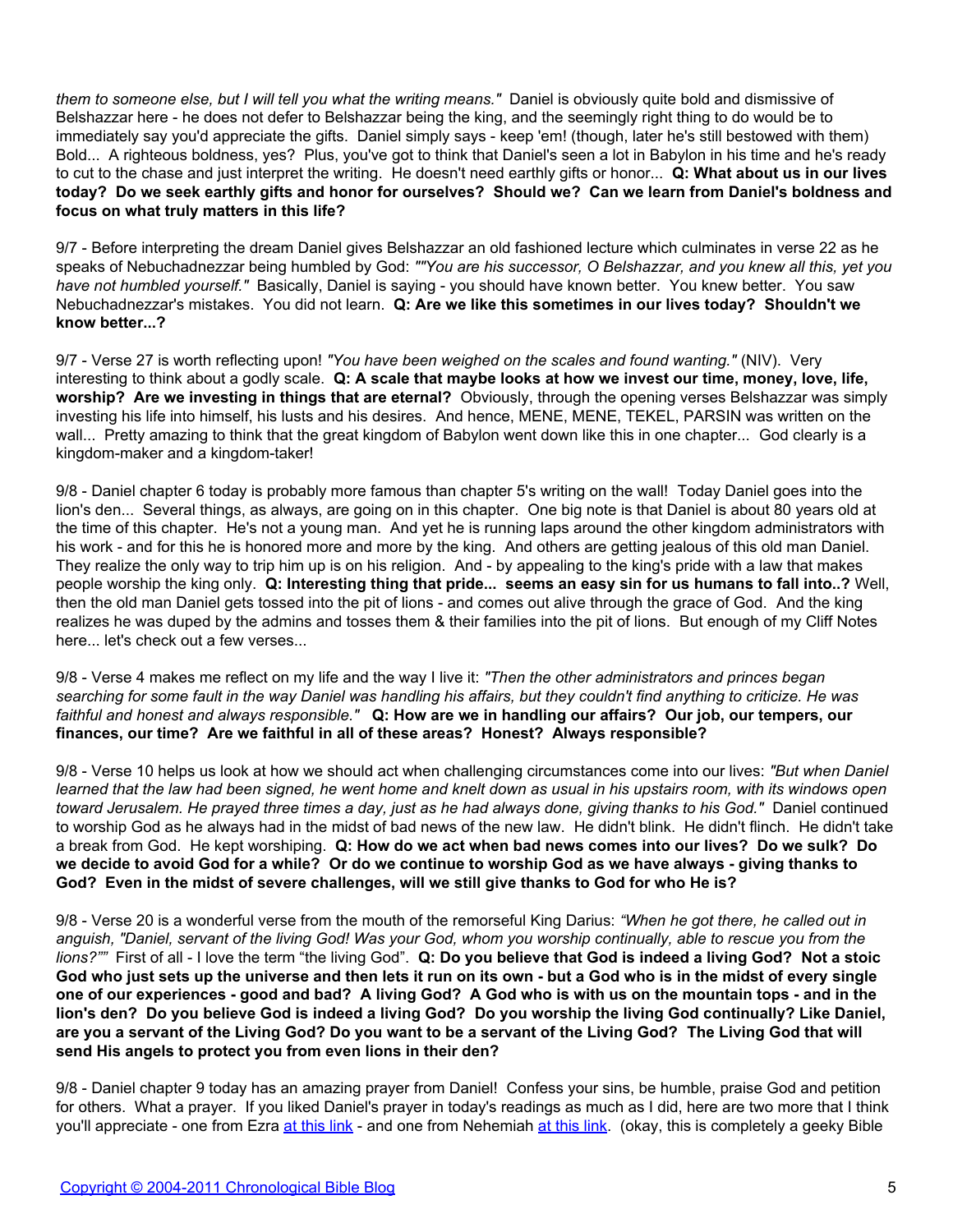thing here - but I just noticed that all 3 of these amazing prayers are in chapter 9 of their respective books! :) So, if you are forgetting how to pray and feel like you need some inspiration, just remember: Daniel 9, Ezra 9, and Nehemiah 9!) I'll just highlight the opening verses of Daniel's prayer in verses 4 & 5: *""O Lord, you are a great and awesome God! You always fulfill your promises of unfailing love to those who love you and keep your commands. But we have sinned and done wrong. We have rebelled against you and scorned your commands and regulations."* What a great way to open in prayer - praise God and then confess your sins. **Q: Do you believe that God is indeed a great and awesome God? That God always fulfills his promises of unfailing love to those who love him and keep his commands? Have we sinned? Have we rebelled? Have we scorned God's commands?**

9/8 - Today we begin the book of the priest & scribe Ezra!

Author: Ezra

Date: Fifth century B.C.

Content: The book of Ezra deals with the return of the Israelites to the land of Palestine after their captivity in Babylon. After describing first the return and how the work on the Temple was begun, the author tells us the problems that arose. After a great deal of trouble and early failure, the Temple was finally finished and rededicated to the glory of God. The ministry of Ezra is described in some detail, stressing the intercession that he made to God for the wayward people of the restored community.

Theme: When the people of Israel returned home they saw this as the fulfillment of the promise of God. God had said he would never abandon his people, and although they were judged for their sin, God never stopped loving them. That God should care for the world to this degree is the deepest of mysteries. God desires our worship in return for his love, however. This may be seen in that he sent the prophets Haggai and Zechariah to speed the rebuilding of the Temple after the people, in discouragement, had ceased to work upon it. *(Above commentary is from Tyndale Publishers "The One Year Bible Companion" p. 8)*

9/9 - Today in Ezra chapter 3 we read about the Israelites rebuilding the Temple in Jerusalem. We read in verse 10 – *"When the builders laid the foundation of the temple of the LORD, the priests in their vestments and with trumpets, and the Levites (the sons of Asaph) with cymbals, took their places to praise the LORD, as prescribed by David king of Israel."* There are some powerful chapters in Ezra as we read about the start of the rebuilding of the Temple, the opposition to it, and then its final completion. I like that verse 10 above tells us that the priests and the Levites praised God after the foundation to the Temple was laid. And I wonder about this in our lives today. **Q: Is there perhaps a "Temple" of some sort in your life that needs rebuilding? Is there a good habit that you have lost? A bad habit that you have picked up? Have you lost some of your zeal for God that you had earlier in your life? Do you want things to change? Do you want to rebuild a "Temple" in your life? How will you do so? Will you perhaps follow the example of the Israelites in Ezra and begin with the Foundation? Will you take the very first, maybe seemingly small steps to begin to rebuild your Temple? And – when you get to even just the foundation of your Temple being rebuilt, will you praise God as the priests and Levites did in Ezra?** Many blessings to you as you begin your journey with God of rebuilding a Temple in your life!

9/10 - Daniel chapter 10 verses 12 & 13 are worth considering: *""Don't be afraid, Daniel. Since the first day you began to pray for understanding and to humble yourself before your God, your request has been heard in heaven. I have come in answer to your prayer. But for twenty-one days the spirit prince of the kingdom of Persia blocked my way."* This is encouraging to me that our prayers are heard in heaven. What is maybe discouraging is that our answers or help needed for our prayers can be blocked by fallen angels / demons, as we see in these verses. The spirit prince of Persia being a demon of some sort blocking the angel from getting to Daniel to answer his prayer. A good book that I would recommend to dive more into what this spiritual realm and the spiritual battles between angels might be like is ["This Present Darkness"](http://www.amazon.com/exec/obidos/ASIN/0842361715) [by Frank Peretti.](http://www.amazon.com/exec/obidos/ASIN/0842361715) It is a powerful read.

9/10 - Daniel chapter 11 today is phenomenal when you realize that these prophecies were made in 537 B.C. and covered events for about 300 or so more years following that date. Essentially, we are getting a history lesson in this chapter - in advance of the history unfolding! This chapter really made me realize how "in control" God really is of everything. Which is actually very comforting for me, and hopefully is for you. I look at it this way - if God knows what is going to be transpiring hundreds of years in advance - if not thousands and millions of years in advance - **Q: why are we worrying about what's going to happen tomorrow? :) Or why are we fretting over what happened yesterday?** A quote I heard many years ago and occasionally bubbles back up into my mind is this: "Let go. And Let God." Let go, and let God. Meaning - let go of your worries and fears about yesterday or tomorrow and let God take the reins. He's got the reins anyway... **so why fret & fuss over our worries and fears?** Somehow the sweep of this prophecy seemed to make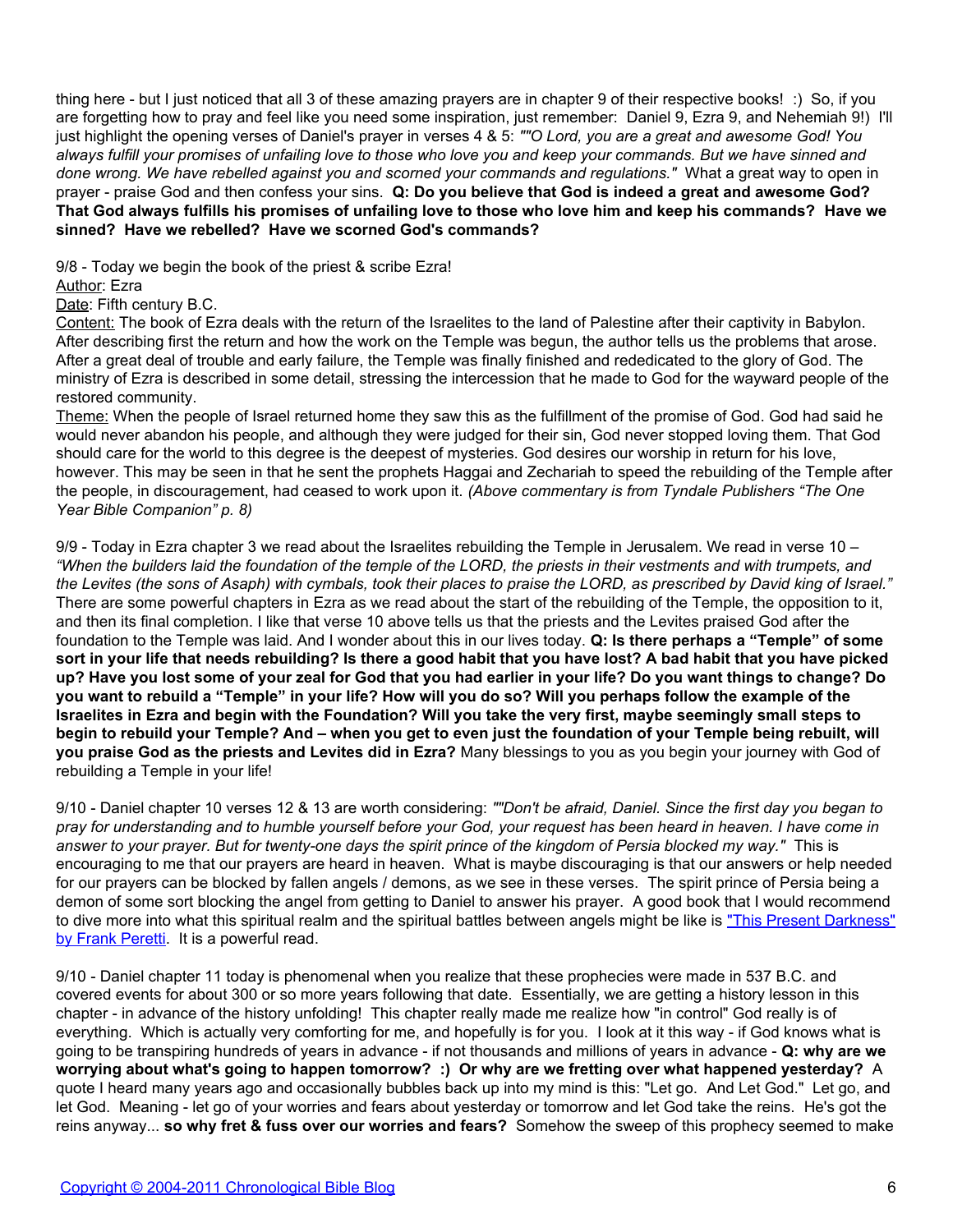me realize that we often worry too much about really insignificant stuff...

9/10 - There is a lot going on in this chapter - I'll point out a couple of highlights. Verse 3 & 4 discuss Alexander the Great (336 - 323 B.C.): *"Then a mighty king will rise to power who will rule a vast kingdom and accomplish everything he sets out to do. But at the height of his power, his kingdom will be broken apart and divided into four parts."* Many of the remaining verses then dive into kings of the line of Ptolemy in the south kingdom, or Egypt , and kings of the line of Seleucus/Anttiochus in the north kingdom, or Syria. Verse 31 covers 168 B.C. when an altar to the pagan god Zeus Olympius is set up in the Temple in Jerusalem by Antiochus Epiphanes: *"His army will take over the Temple fortress, polluting the sanctuary, putting a stop to the daily sacrifices, and setting up the sacrilegious object that causes desecration."* Tell you what - there is so much going on in this chapter, [I recommend jumping over to bible.org at this link](http://bible.org/page.php?page_id=481) to read up more on what's happening. It really is fascinating stuff.

9/10 - Today we finish the book of Daniel! What an amazing read this book has been for me this year. I have been blessed by it. I hope you have too. It is always interesting to dive into prophecies and angels and such. I have to admit that I don't think about these types of things too often in my day to day life. However, I know they are real. And as I read the book of Daniel I am reminded of God's amazing story and where it is ultimately leading.

9/10 - In Daniel chapter 11 verse 36 onwards we are looking at verses prophesying about the anti-christ and end times. The verses just prior to 36, in yesterday's readings, referred to Antiochus Epiphanes in 168 B.C., but we are looking at the future here in today's verses in chapter 11. To get some more context on these verses today, check out [2 Thessalonians](http://www.biblegateway.com/passage/?search=2%20Thessalonians%202:3-4) [2:3-4](http://www.biblegateway.com/passage/?search=2%20Thessalonians%202:3-4) and [Revelation 13:5-8](http://www.biblegateway.com/passage/?search=Revelation%2013:5-8). A portion of verse 36 does stand out to me today: *"For what has been determined will surely take place."* **Q: Do you believe these prophecies in Daniel have been determined? Do you believe they will surely take place?**

9/10 - Daniel chapter 12 is called "The Time of the End" or "The End Times" in many Bible descriptors. However, over at bible.org Bob Deffinbaugh calls this chapter "The Hope of Heaven". I like that! Here's an excerpt from Bob's essay: "Daniel 12 is the crowning chapter of this prophecy, as well as its conclusion. It takes the believer to the high-water mark of Christian hope—the assurance of the resurrection of the dead. Let us listen and learn, and gain hope and comfort." Check out Mr. Deffinbaugh's full essay on Daniel chapter 12 [at this link.](http://bible.org/page.php?page_id=482)

9/10 - Verse 2 stands out in Daniel chapter 12: *"Many of those whose bodies lie dead and buried will rise up, some to everlasting life and some to shame and everlasting contempt."* This is one of the first clear mentions of a resurrection in the Old Testament. The phrase "everlasting life" appears only here in the Old Testament! Pretty fascinating. Seems like this chapter is in some ways bridging Old Testament / Old Covenant theology to New Testament / New Covenant. **Q: Do you believe that after death some will rise to everlasting life? And some to everlasting contempt?**

9/10 - Today we start and finish the book of the prophet Haggai! This is the second shortest book in the Old Testament, with Obadiah being the shortest. This short book does have a lot to offer! Haggai prophesied in 520 B.C. about 18 years after the Jews had returned from exile in Babylon in 538 B.C. When Cyrus, king of Persia, conquered Babylon, he issued a decree allowing the Jews to return to Jerusalem and to rebuild the temple. About 50,000 Jews returned to Jerusalem and began building the temple's foundation in 538 B.C. under the leadership of Zerubbabel. However, neighboring nations were alarmed by the rebuilding of the temple and politically stopped the progress in 536 B.C. Here is where the story picks up with the prophet Haggai encouraging the process of the temple rebuilding to commence. A good overview of the book of the prophet Haggai is online at bible.org [at this link](http://bible.org/node/977).

9/10 - Today in Haggai chapter 1 verse 3 we read: *"So the LORD sent this message through the prophet Haggai: "Why are you living in luxurious houses while my house lies in ruins?"* What stands out in my mind when reading this verse is the concept of tithing. Check out this amazing verse in Malachi 3:10 on tithing (which we'll read on December 31st) - *"Bring the whole tithe into the storehouse, that there may be food in my house. Test me in this," says the LORD Almighty, "and see if I will not throw open the floodgates of heaven and pour out so much blessing that you will not have room enough for it."* It is very rare in the Bible that God says "test me" and follows it up with an incredible promise of a blessing. **Q: Will you test God with a tithe to your church, ministries, and nonprofits this next year?**

9/10 - Chapter 1 verse 8 is a strong one for us to consider as well: *"Now go up into the hills, bring down timber, and rebuild my house. Then I will take pleasure in it and be honored, says the LORD."* I think the key word in this verse is the very small but very powerful - **Go**. Go.... **Q: Where in your life is God calling you to go? Is there something God is**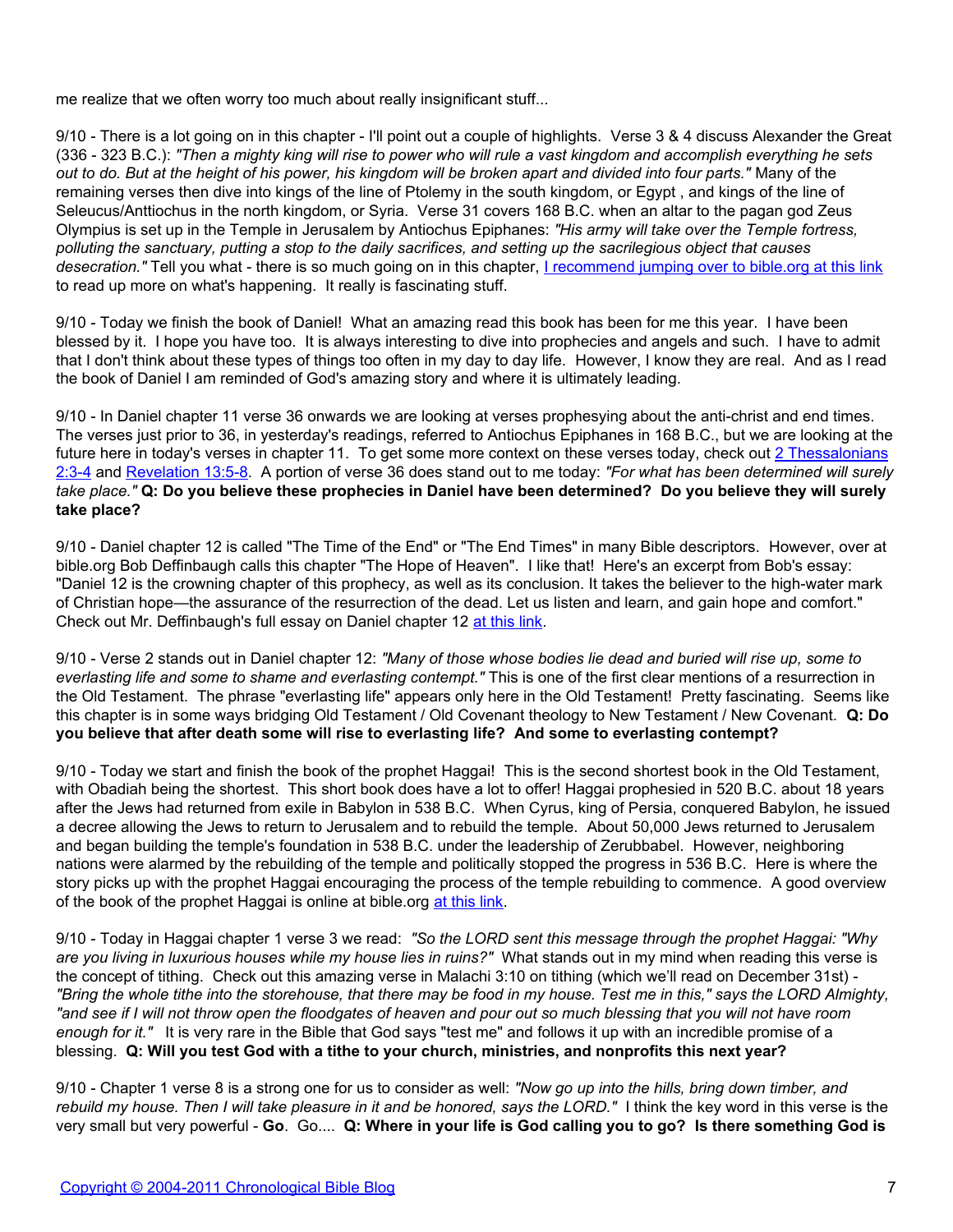# **calling you do to? If you are obedient in this calling, do you believe it will bring pleasure to God? Will you go?**

9/11 - Today we start the book of the prophet Zechariah! You'll note that we are now at the 2nd to the last book of the Old Testament. Malachi is after Zechariah – and we'll be camped out in this book for quite a few days. Zechariah was a prophet during the post-exile (returned from Babylon) period at about the same time Haggai was a prophet. Both started their prophecies in 520 B.C. – however, Zechariah prophesied for many more years going forward – probably until about 480/475 B.C. Zechariah's name means, "The Lord remembers," which is fitting for this book. God is remembering his covenant promise to the Israelites in this post-exilic period. Zechariah's prophecies are similar to Haggai's in that he is encouraging the Israelites to rebuild the temple. Zechariah is a wonderful book, filled with 8 night visions, 4 messages, and 2 oracles.

9/11 - Chapter 1 verse 3 stood out to me in today's readings: *"Return to me, and I will return to you, says the LORD Almighty.'"* What a great calling and promise from God! Return to me – and I will return to you. **Q: Are there areas in your life where you need to change your ways and return to God? If you change our ways, or repent, and return to God, do you believe that God will also return blessings to you for this act of repentance? Will you return to God? Why would this be wise? Is it a risky waste of time to be apart from God? Will you no longer turn back?**

9/11 - In verse 8 we begin to read about Zechariah's night visions. It is interesting to note that all 8 of his visions in this book take place in 1 night. Visions are different from dreams in that Zechariah is an in an awake state while these visions occur. You'll note that the four horsemen described here are very similar to the "four horsemen of the apocalypse" described by John in Revelation chapter 6, which we recently read. The four horns in verse 18 are thought to represent Assyria, Egypt, Babylon, and Persia and the four blacksmiths in verse 20 are thought to represent Egypt, Babylon, Persia, and Greece.

9/11 - Today in Zechariah we read about the future prosperity of Jerusalem, the Exiles being called home, and cleansing for the high priest. Chapter 2, verses 4 & 5 stood out to me in today's readings: *""Hurry, and say to that young man, `Jerusalem will someday be so full of people that it won't have room enough for everyone! Many will live outside the city walls, with all their livestock--and yet they will be safe. For I, myself, will be a wall of fire around Jerusalem, says the LORD. And I will be the glory inside the city!'"* My mind took me to the thought of the holy heavenly Jerusalem being chocked full of people who love God! And a wall of fire - holy protection - surrounding everyone in a heavenly Jerusalem and providing safety. And God's glory reigning eternally... I don't think this is quite proper exegesis on this passage... :) but I like the thought!

9/11 - Chapter 1 verse 13 also jumped out at me during this Christmas season: *"Be silent before the LORD, all humanity, for he is springing into action from his holy dwelling.""* **Q: I think sometimes we get so busy during the Christmas season that we forget to be silent and to be still. We can just go, go, go - rush, rush rush - and maybe miss the true meaning of Christmas? Don't forget the song, "Silent Night, Holy Night...." Can you find time and space to be silent before the Lord this Christmas? And time and space to reflect upon what the advent of Jesus as a baby in the manger means to you?**

9/11 - Chapter 3 verses 8 & 9 were also beautiful for me today in this Christmas season as we think about the birth of Jesus: *"Listen to me, O Jeshua the high priest, and all you other priests. You are symbols of the good things to come. Soon I am going to bring my servant, the Branch. Now look at the jewel I have set before Jeshua, a single stone with seven facets. I will engrave an inscription on it, says the LORD Almighty, and I will remove the sins of this land in a single day."* **Q: Are you looking forward to the coming of the Branch? What does the Branch symbolize to you? Verse 9 above also looks beyond Christmas and toward Good Friday - How were our sins removed in a single day? Do you believe that your sins were removed by Jesus on the cross on that single day?**

9/11 - And chapter 3 verse 10 also works well in this Christmas season! :) *"And on that day, says the LORD Almighty, each of you will invite your neighbor into your home to share your peace and prosperity." Q:* **Will you have an opportunity over this next couple of weeks to invite someone into your home to share in your peace and prosperity? Or, if not, can you find an opportunity to go out and share your peace and prosperity with others? Maybe volunteer at a place that has neighbors that really need your peace and prosperity this Christmas season?**

9/11 - Today in the book of the prophet Zechariah we read about Zechariah's visions of a Lampstand and Two Olive Trees, a Flying Scroll, and a Woman in a Basket. Chapter 4 is essentially a vision of encouragement for the Jews to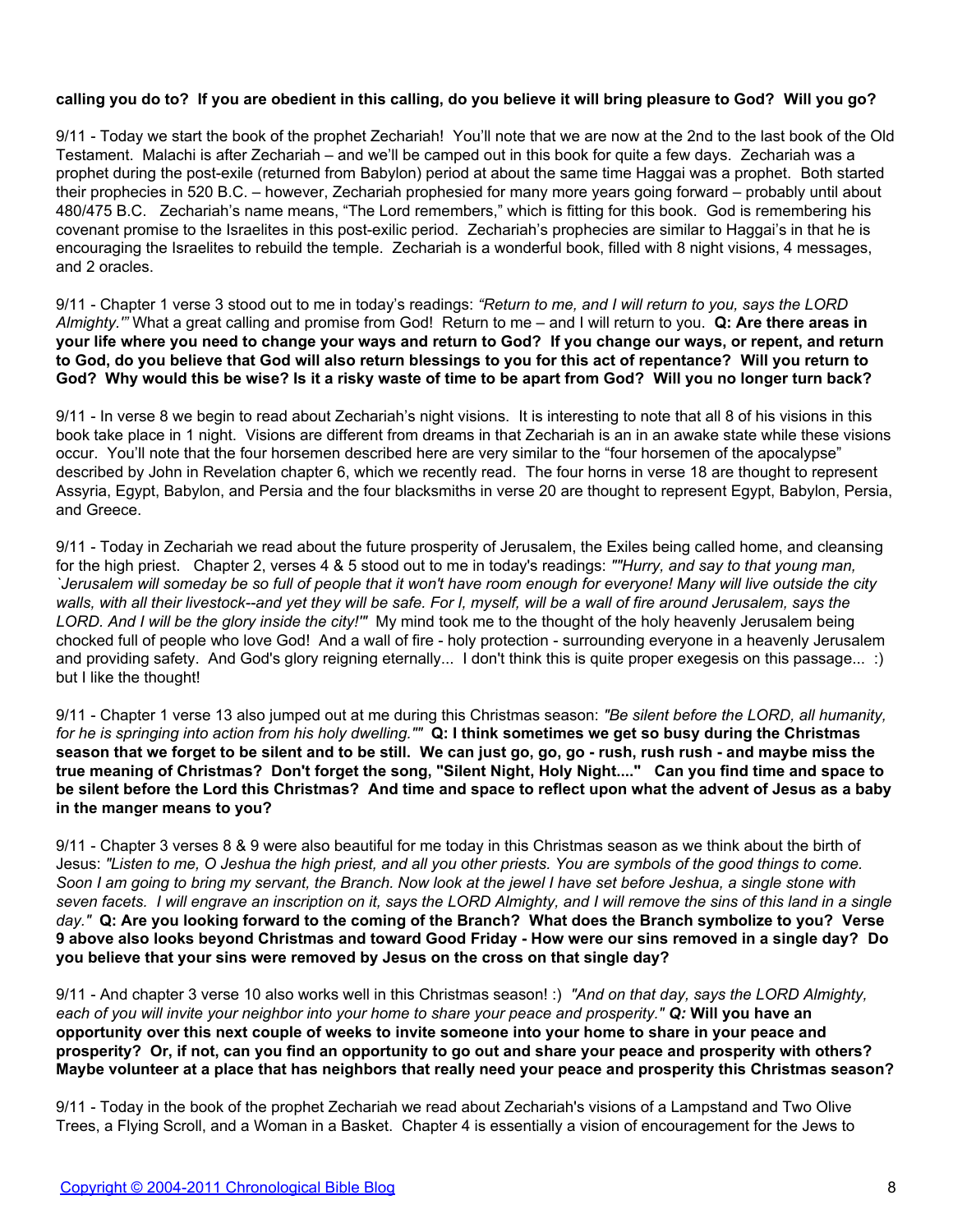rebuild the temple in Jerusalem - not by their own might, but by relying on the Spirit of God. The rebuilding will be led by Zerubbabel, the political leader of Jerusalem at this post-exilic time, as well as by Joshua, the priest - and these two are represented by the 2 olive trees in the vision. The bowl of oil held by the lampstands in the vision represents God's power through his spirit. Chapter 4 verse 6 stood out to me in today's readings: *"It is not by force nor by strength, but by my Spirit, says the LORD Almighty."* **Q: How often in our own lives do we try to do things by our own force or our own strength? And not look to God? Would we ultimately lead more productive and peaceful and joyful and restful lives if we instead allowed God's Spirit to move in our lives? Or will we continue to try to do things by our own force and strength?**

9/11 - Verse 10 is a great reminder for each of us - *"Do not despise these small beginnings, for the LORD rejoices to see the work begin, to see the plumb line in Zerubbabel's hand."* **Q: If we do feel led by the Spirit of God to work on something - and it turns out to be maybe something bigger than ourselves - do we sometimes get discouraged by the task before us? Do we despise small beginnings?** Be encouraged to know that God rejoices in small beginnings! Take the first step! Take the plumb line in your hand! (I will be honest - it's not always easy to get motivated for typing in this blog each evening. Most days I am motivated - but not always. Sometimes I just have to "take the plumb line in my hand" - get started with the typing - and God shows up....)

9/11 - In chapter 5 we read about the vision of the flying scroll - which is a very large scroll with a purpose of encouraging repentance with a clear message of judgment. The second vision of the woman in the basket is essentially purging sin from the land of Jerusalem, and plopping it down in a more fitting place where they will build a temple for it! To worship the sin... Babylon... **Q: Are there areas in our life where we need to deposit some sin into a basket, close the lid, and let the basket be taken away to another place far from us? Is it possible that there are areas of sin in our life where we actually worship the sin somehow? Will we turn away from this false idol worship and return to loving God whole-heartedly?**

9/12 - We have great readings today in Ezra about the completion of the second Temple! Note that this second Temple, which was completed on March 12, 516 B.C., is the same Temple that existed during Jesus' ministry. This second Temple was then destroyed by Roman armies in 70 A.D. This second Temple was a lot smaller than the first Temple built by Solomon. And less ornate. And the big thing of course was that this second Temple did not have the Ark of the Covenant nor the tablets of the Law, as these were believed to have been destroyed when Nebuchadnezzar burned Jerusalem in 586 B.C. Nonetheless, the completion of the second Temple was a great cause of celebration for the Israelites who had returned from exile!

9/13 - I love it! In today's readings Zechariah prophesies 500 years in advance about Jesus entering Jerusalem riding on a donkey to a hail of Hosanna's (days before his death - popularly known as Palm Sunday) in chapter 9 verse 9: *"Rejoice, O people of Zion! Shout in triumph, O people of Jerusalem! Look, your king is coming to you. He is righteous and victorious, yet he is humble, riding on a donkey— riding on a donkey's colt."* **Q: This reminds me of a saying of one of my classmates in a Bible study class: "You can't understand the New Testament if you don't understand the Old Testament!" Q: How have the prophecies in the Old Testament this year strengthened your faith in the New Testament? How have they strengthened your faith in Jesus?**

9/13 - We continue to read some incredible prophesies from Zechariah today about Jesus, the Messiah, coming in 500 years! In chapter 10 verse 4 today Zechariah calls Jesus the "cornerstone": *"From Judah will come the cornerstone, the tent peg, the bow for battle, and all the rulers."* Why do you think Zechariah called Jesus the cornerstone? You'll recall that we read earlier in the year this passage in Matthew chapter 21 verse 42: *"Then Jesus asked them, "Didn't you ever read this in the Scriptures? 'The stone that the builders rejected has now become the cornerstone. This is the Lord's doing, and it is wonderful to see.'"* **Q: Have you heard Jesus referred to as the cornerstone in our world today? Is Jesus the cornerstone of your church? Is Jesus the cornerstone of your life?**

9/13 - In Zechariah chapter 11 verses 12 & 13 we have a foreshadowing of Judas betraying Jesus for 30 pieces of silver and Judas' money being used to buy the potters field: *"And I said to them, "If you like, give me my wages, whatever I am worth; but only if you want to." So they counted out for my wages thirty pieces of silver. And the Lord said to me, "Throw it to the potter"—this magnificent sum at which they valued me! So I took the thirty coins and threw them to the potter in the Temple of the Lord."* (hopefully you caught Zechariah's sarcasm in "this magnificent sum"...) A couple things to note here - 30 pieces of silver was the price of a slave among the Israelites in ancient times. Paying this price to Zechariah was an insult. However, paying this price for the life of Jesus was an unfathomable insult. Our Lord's life was sold for 30 pieces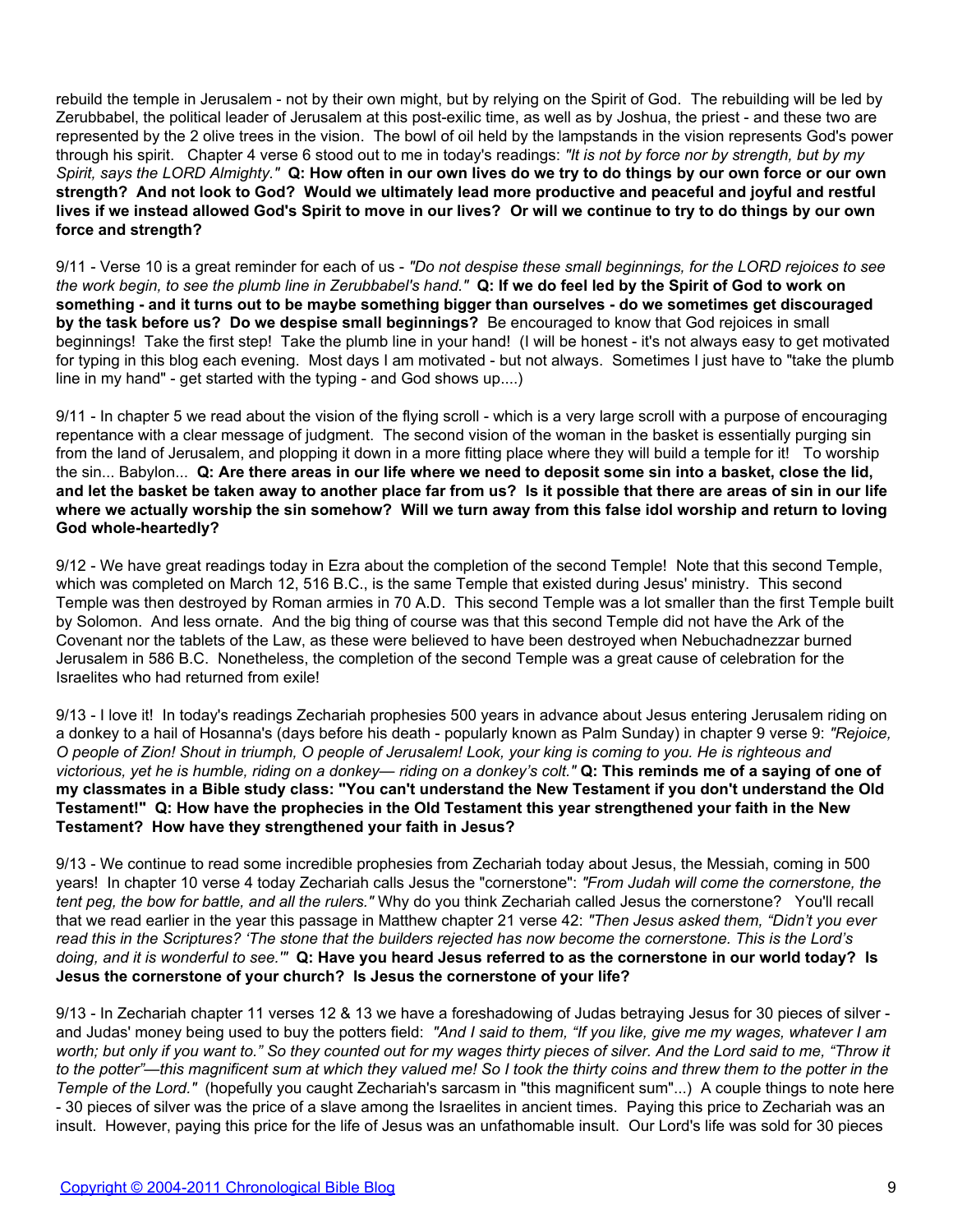of silver... During this Christmas season this is really sad to think about - it's sad to think about this at any time, but somehow just celebrating our Lord's birth 2 days ago, and then now thinking about how his precious life was sold for 30 silver pieces is just incredibly sad for me today. Zechariah was rejected. Jesus was rejected. **Q: Think it's possible that if you and I really live our lives for God - really live our faith - that we too may be rejected some day? That perhaps someday our lives could be sold for just 30 pieces of silver?** (There are modern day martyrs whose lives were taken for much less than this amount...)

9/13 - Today in Zechariah chapter 12 we begin the second oracle in the book of Zechariah! It is interesting to note that the Hebrew term for "oracle" or "the word of the Lord" is only used 3 times in the Old Testament - here in 12:1, in Zechariah 9:1 and in Malachi 1:1. This indicates that Zechariah chapters 9 through 14 were likely written at about the same time as the book of Malachi - the last book of the Old Testament - which we'll be reading in a couple of days! :) This 2nd oracle in Zechariah consists of the final siege of Jerusalem and Jesus' return as Messiah to defeat Israel's enemies and establish his kingdom. Chapter 12 verse 10 is a powerful Messianic verse in today's readings: *"Then I will pour out a spirit of grace and prayer on the family of David and on all the people of Jerusalem. They will look on me whom they have pierced and mourn for him as for an only son. They will grieve bitterly for him as for a firstborn son who has died."* The first sentence indicates a pouring out of the Holy Spirit. In the second sentence it appears that Jesus is speaking in the first person - here in the Old Testament! The use of the word pierced here is similar to Psalm 22:16 - *"they have pierced my hands and my feet"* and John 19:34-37 - *"Instead, one of the soldiers pierced Jesus' side with a spear, bringing a sudden flow of blood and water. The man who saw it has given testimony, and his testimony is true. He knows that he tells the truth, and he testifies so that you also may believe. These things happened so that the scripture would be fulfilled: "Not one of his bones will be broken," and, as another scripture says, "They will look on the one they have pierced.""* Chapter 13 verse 7 is another powerful verse about Jesus: *""Awake, O sword, against my shepherd, the man who is my partner, says the LORD Almighty. Strike down the shepherd, and the sheep will be scattered, and I will turn against the lambs."* This last sentence is quoted by Jesus just before his arrest in Matthew 26:31 and Mark 14:27. It is applied to the scattering of the apostles, but can also be considered for the dispersion of the Jews in A.D. 70 after the destruction of the temple in Jerusalem. **Q: And yet, even after the sheep were scattered, do you realize that Jesus is seeking after his lost sheep? Have you been found by Jesus? How are you helping other lost sheep find Jesus in your life?**

9/13 - Today we finish the book of the prophet Zechariah! Only one more book in the Bible to go with Malachi, which we'll read over the two remaining days of this year. In Zechariah chapter 14 today we read about the Lord's reign on earth this reading fits in very nicely with the Revelation readings we have been going through recently. Verses 6 through 8 gave my imagination a great workout today: *"On that day the sources of light will no longer shine, yet there will be continuous day! Only the LORD knows how this could happen! There will be no normal day and night, for at evening time it will still be light. On that day life-giving waters will flow out from Jerusalem, half toward the Dead Sea and half toward the Mediterranean, flowing continuously both in summer and in winter."* How does this sound to you? Not bad, eh. The light and the life-giving waters sound wonderful to me! **Q: When it comes to the continuous Light mentioned in these verses, where do you suppose the continuous Light will be coming from? Or - rather than from where - perhaps I should ask from Whom do you suppose the continuous Light will be coming from... Are you looking forward to this Light? Are you looking forward to eternity with the Light?**

9/13 - Verse 16 is interesting: *"In the end, the enemies of Jerusalem who survive the plague will go up to Jerusalem each year to worship the King, the LORD Almighty, and to celebrate the Festival of Shelters."* Tyndale's One Year Bible Companion has a great Question of "Why will there still be an Old Testament Feast during the Messiah's Kingdom?" And an answer that basically says the Feast of the Tabernacles (also called Shelters or Booths or simply Sukkot) will still be appropriate because it is a festival of thanksgiving, celebrating those who love God with all their soul. The other feasts of the Old Testament won't be celebrated as they were all fulfilled - The Passover in Jesus' death - Day of Atonement in Jesus' Salvation - Feast of Firstfruits in Jesus' resurrection - and Pentecost with the gift of the Holy Spirit.

9/14 - Today we begin reading about Queen Esther! Hold on tight because Esther is an amazing book.

**~ Esther ~**

Author: Unknown

Date: Fifth century B.C.

Content: The book of Esther deals with a momentous event that took place after the Persians had destroyed Babylon and while many Jews were still living in the land of their captivity. The story concerns a Jewess named Ester who had become the wife of the Persian King Ahasuerus (Xerxes I). An evil advisor to the king, named Haman, sought the destruction of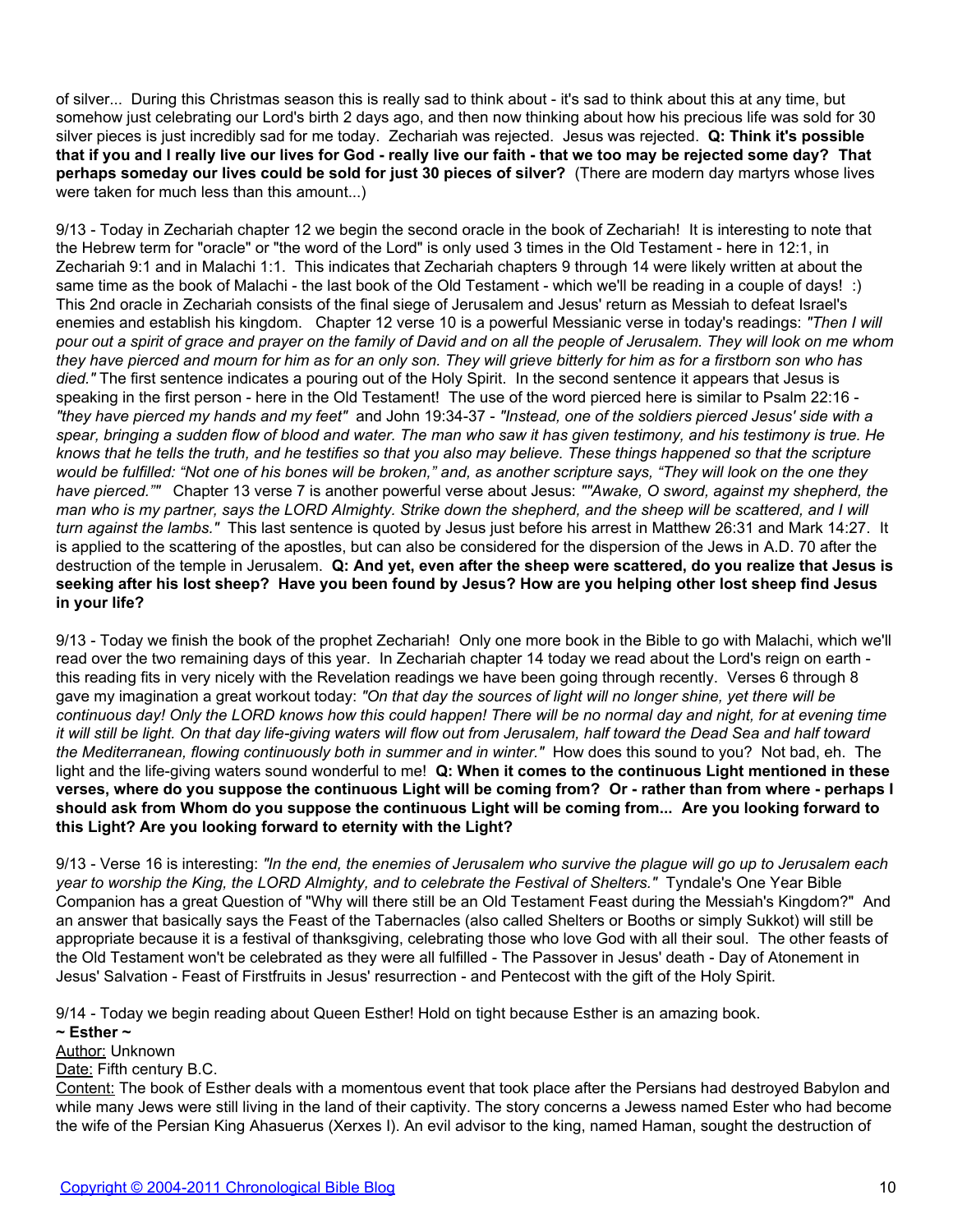the Jews in order to gain control of their wealth, but Esther tactfully intervened and saved her people from this fate. Haman was executed, and after some civil strife things quieted down once more. The remarkable deliverance of the Jews was celebrated by a feast named Purim and it remains to this day.

Theme: The providence and power of God are the central points of this book. God was protecting his people even in their captivity and was working al things together for their good. God's power is seen in the overthrow of Israel's enemies. It is important to note that God used human beings to accomplish his purpose here, rather than doing it directly himself. We must be ready at all times to do God's will when he so directs. *(Above commentary is from Tyndale Publishers "The One Year Bible Companion" p. 9)*

# **Q: How has the book of Esther stood out to you over time? Has this been a meaningful book to you over the years? How so?**

9/14 - Today in Esther chapter 4 we read about Mordecai persuading Queen Esther to help save the Jews from Haman's evil plot. In verse 14 we read these amazing words of Mordecai's to Esther: *"And who knows but that you have come to royal position for such a time as this?"* For such a time as this. Powerful words to consider. You'll recall similar words were used in the narrative of Joseph in Genesis – Joseph was sent ahead to Egypt by God to save his family from famine "for such a time as this." Esther was married to the Persian King for such a time as this. And I believe that you and I have been placed on this earth this very day for such a time as this. **Q: Do you believe it is true that you really have been placed on this earth by God for such a time as this? Do you believe that there is a definite purpose for your life that God has called you to? Do you realize that you have the choice – as Esther had the choice – to move forward with God's vision and plan for your life or to say no to God?** Our time on this life is short. We can live our lives in accordance with God's will and purpose for us or we can waste away our life with useless distractions. Trust me - the devil wants nothing more than to distract you from what God has called you to for such a time as this. **So, what say you? Will you live your life wholly and purposefully for God for such a time as this? Will you leave the distractions behind?**

9/15 - We wrap up the book of Esther today! Okay, somehow I forgot that the book of Esther ended with the Jewish holiday of Purim being instituted. A good FAQ from a Jewish website about Purim is [at this link](http://www.jewfaq.org/holiday9.htm). In doing a google image search on Purim I quickly realized that folks dress up for this celebratory Jewish holiday! There is also a device called the Purim "gragger", which is a noisemaker. When the Purim story is read aloud from the book of Esther everyone boos and shakes their graggers whenever Haman's name is mentioned! (I'm not kidding - it sounds like fun to me! :) More on Purim graggers, including how you can make your own, is [online here.](http://www.holidays.net/purim/gragger.html) Below is a picture of a gragger, and below that is a picture of a woman shaking a gragger at the sound of Haman's name being read during Purim! **Q: Have you ever celebrated Purim or any other Jewish holidays?**

9/16 - We have great readings in Ezra today! It is very encouraging that King Artaxerxes wrote such a strong letter of endorsement for Ezra, the priest and scribe. It made me think that government and religion can work together for good. I found chapter 7 verses 9 & 10 intriguing: *"He had left Babylon on April 8 and came to Jerusalem on August 4, for the gracious hand of his God was on him. This was because Ezra had determined to study and obey the law of the LORD and to teach those laws and regulations to the people of Israel."* What I noticed here is that it says about Ezra - "the gracious hand of his God was on him." And why was this? "Because Ezra had determined to study and obey the law of the Lord AND to teach those laws and regulations to the people of Israel." Ezra was living his life not just for himself. He was committed to studying God's law and teaching it to those around him. And thus, the gracious hand of God was on him. And this just makes me wonder about our lives today. **Q: Are we committed to studying God's Word, the Bible, and then teaching it to those around us? Are we like Ezra in any way? Should we be?**

9/16 - Today in Ezra chapter 8 we read about Ezra & crew's return from the exile in Babylon to Jerusalem. I loved Ezra chapter 9 verses 1 through 3: *"But then the Jewish leaders came to me and said, "Many of the people of Israel, and even some of the priests and Levites, have not kept themselves separate from the other peoples living in the land. They have taken up the detestable practices of the Canaanites, Hittites, Perizzites, Jebusites, Ammonites, Moabites, Egyptians, and Amorites. For the men of Israel have married women from these people and have taken them as wives for their sons... To make matters worse, the officials and leaders are some of the worst offenders." When I heard this, I tore my clothing, pulled hair from my head and beard, and sat down utterly shocked."* And then a wonderful prayer of repentance from Ezra on behalf of the Israelites comes forth in the remainder of chapter 9 today. **Q: When is the last time you prayed a prayer of repentance? Should we pray prayers of repentance regularly?**

9/17 - Powerful readings in Ezra chapter 10 today, as we read about people publicly confessing their sin! Verses 10 through 12 - *"Then Ezra the priest stood and said to them: "You have sinned, for you have married pagan women. Now*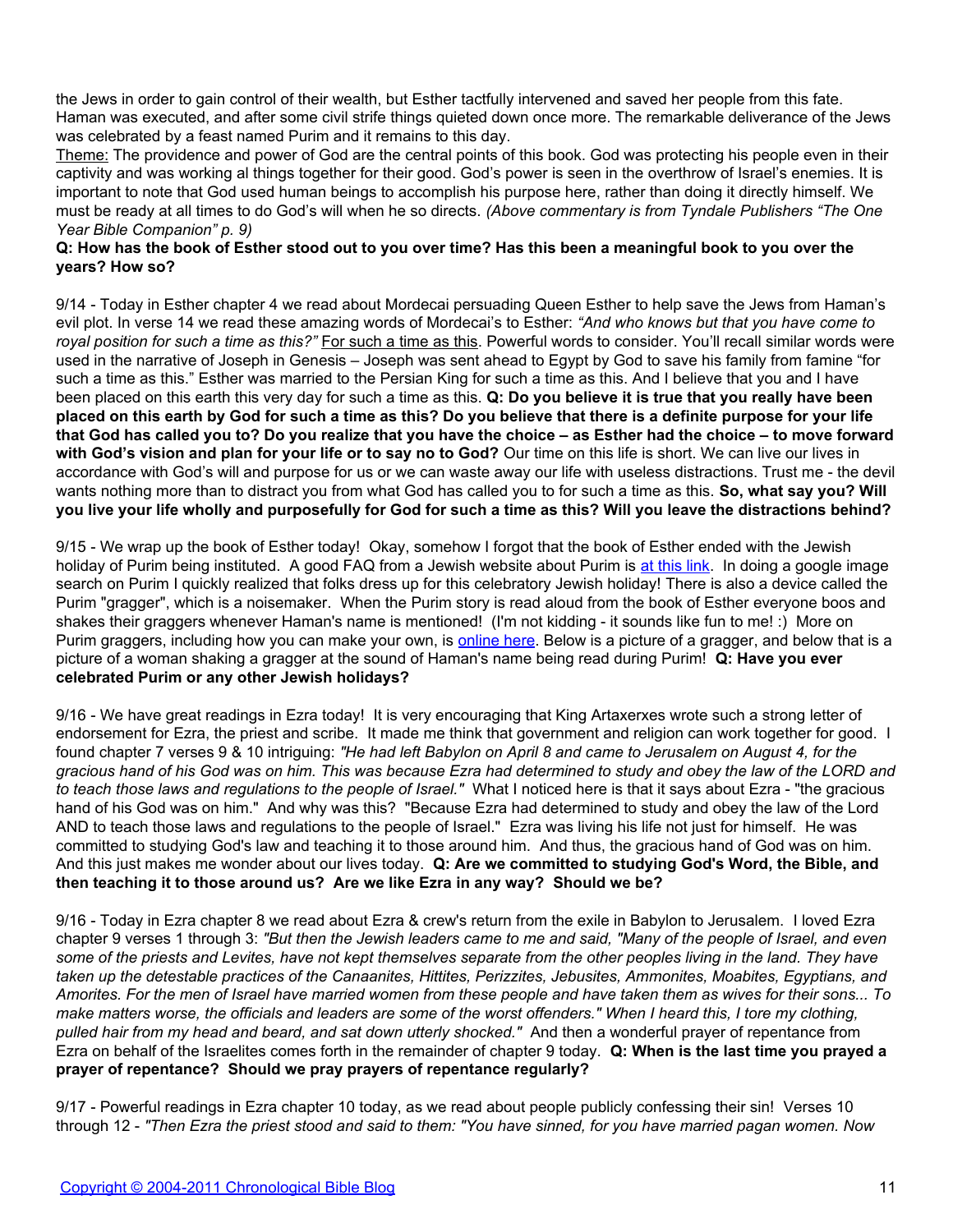*we are even more deeply under condemnation than we were before. Confess your sin to the LORD, the God of your ancestors, and do what he demands. Separate yourselves from the people of the land and from these pagan women." Then the whole assembly raised their voices and answered, "Yes, you are right; we must do as you say!"* **Q: Do you think there is value in corporate/church repentance of sin? Does your church pray for repentance of sins ever during your services? Think this is a good idea? Should we confess our sins corporately?**

9/17 - Today we begin the book of Nehemiah!

Author: Nehemiah

Date: Fifth century B.C.

Content: The book of Nehemiah continues the story begun by Ezra and deals with life in the restored community. The major point of Ezra is the rededication of the Temple. The major point of Nehemiah is the rebuilding of the city walls of Jerusalem. The book begins by explaining the need Jerusalem had for protection that walls would give. This is followed by a discussion of how the walls were build in spite of numerous problems both in the community and outside of it. A national day of repentance was called for and the project was completed.

Theme: The main theme of this book is the sad fact that people are slow to learn the lessons God wants to teach them. The Israelites had been carried into captivity because of their sin, but now the very same problems rose again. The people were neglecting worship, prayer, and Bible study, not to mention the fact that they were treating each other unjustly. But God in his patience continued to send his messengers to them to offer salvation and pardon. *(Above commentary is from Tyndale Publishers "The One Year Bible Companion" pp. 8-9)*

9/17 - Today in Nehemiah chapter 2 verse 17 we read *"Then I said to them, "You see the trouble we are in: Jerusalem lies in ruins and its gates have been burned with fire. Come, let us rebuild the wall of Jerusalem, and we will no longer be in disgrace."* I am fascinated by the rebuilding of the Temple that we read about in Ezra and now the rebuilding of the Walls of Jerusalem in Nehemiah. The thought of rebuilding is something that I think each of us needs to meditate upon at times. I believe that over time in our lives we unfortunately can tear things down. Things that need rebuilding. Perhaps we have torn down our faith in some way. Perhaps our love for God. Perhaps our connection to a church community. Perhaps our relationship with a family member. Perhaps our service to the poor. **Q: Is there an area of your life that is in need of rebuilding? Will you meditate upon your life and begin to rebuild in that area? Will you pray to God for strength in rebuilding in that area and will you allow his Spirit to lead you?** I pray you will be encouraged by our readings this week in Nehemiah as you read about the Israelites rebuilding the walls of Jerusalem. And I pray you will begin rebuilding the things in your life that have perhaps tumbled down over time!

9/18 - It is great to see Nehemiah's strong character in today's readings! As governor, he could have taken full advantage of collecting food allotments from the people. But he didn't, as he knew these allotments would have been a burden on them. Then, Nehemiah sticks to leading the people in the goal of rebuilding the wall of Jerusalem - which was an incredible feat that was pulled off in less than 2 months through God's grace. And this is a wall that was down for 150 years! **Q: Is there anything you can apply to your life through today's readings about Nehemiah? Are there areas of your life where perhaps you are taking advantage of a situation you shouldn't? Is there a goal in your life that you're not moving on that you should? Will you pray to God like Nehemiah did in 6:9 -** *"But I prayed, "Now strengthen my hands.""*

9/19 - We have powerful readings in Nehemiah today! Just to frame up for us the date of these readings, in chapter 8 verse 2 we are reading about October 8, 444 B.C. Verses 2 & 3 today tell us: *"So on October 8 Ezra the priest brought the scroll of the law before the assembly, which included the men and women and all the children old enough to understand. He faced the square just inside the Water Gate from early morning until noon and read aloud to everyone who could understand. All the people paid close attention to the Book of the Law."* You'll note in verse 2 that we read about Ezra for the first time in the book of Nehemiah. And of course we just recently read the book of Ezra. Ezra and Nehemiah were contemporaries. Ezra was a priest and scribe - a religious leader - whereas Nehemiah was the governor - not a member of the religious establishment nor a prophet. However, it's important to note that Nehemiah was a layman who was very devoted to God! Nehemiah pursued God's will in a secular world. **Do you suppose that you and I could learn something for our lives today from Nehemiah's devotion to God as a layperson? As a layperson, are you living your life fully devoted to God and pursuing God's will?** Let us live like Nehemiah encourages us to live in chapter 8 verse 10 today! *"Don't be dejected and sad, for the joy of the LORD is your strength!"* **Q: What do you think Nehemiah meant here by saying the joy of the Lord is your strength? Today, in your life, is the joy of the Lord your strength? If not, will you pray to know the joy of the Lord as your strength?**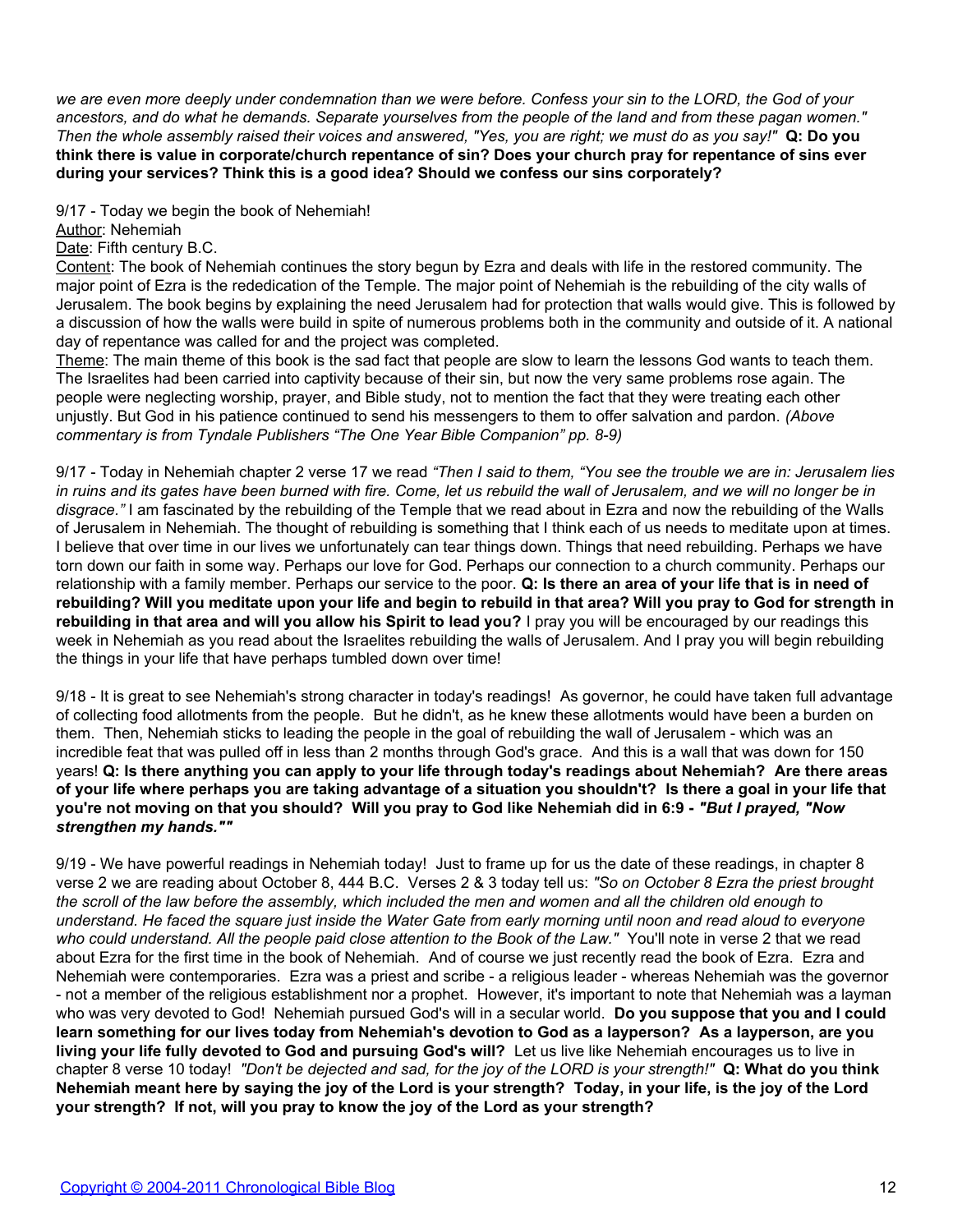9/20 - Today in Nehemiah chapter 9 we wrap up the wonderful prayer of the Levites that began in yesterday's readings! This prayer is a fantastic overview of God's grace and discipline to the Israelites. Today in Nehemiah chapter 10 we read the vows of the people, including these in verses 30 & 31: *"We promise not to let our daughters marry the pagan people of the land, nor to let our sons marry their daughters. We further promise that if the people of the land should bring any merchandise or grain to be sold on the Sabbath or on any other holy day, we will refuse to buy it. And we promise not to do any work every seventh year and to cancel the debts owed to us by other Jews."* Related to the concept of the Sabbath in our modern world today, I recently came across a nice review of Bruce Ray's book titled "[Celebrating the](http://www.christianbook.com/Christian/Books/product?item_no=43943&event=CF) [Sabbath: Finding Rest in a Restless World"](http://www.christianbook.com/Christian/Books/product?item_no=43943&event=CF) at [this link.](http://www.denverseminary.edu/dj/articles2006/0400/0409) **Q: Has anyone read this book? Reviews? Anyone have any other good books about the Sabbath you can recommend? How are you doing on taking a Sabbath day of rest?**

9/21 - Today in Nehemiah chapter 11 we read about the people of Israel occupying Jerusalem - and not necessarily by their own choice! Lots had to be thrown to determine which 1 out of every 10 people in rural areas would move to Jerusalem. Verses 1 & 2 tell us: *"Now the leaders of the people were living in Jerusalem, the holy city, at this time. A tenth of the people from the other towns of Judah and Benjamin were chosen by sacred lots to live there, too, while the rest stayed where they were. And the people commended everyone who volunteered to resettle in Jerusalem."* I read an interesting commentary that speculated that some people did not want to move to Jerusalem from the countryside because it would mean they would have to more stringently follow God with their lives. This would be due to social pressures of living in Jerusalem and proximity to the Temple. **Q: And this made me wonder - are we like this in our lives today too? Maybe we go through periods of time where we don't go to church because it means we might have to actually start living our lives like Christians due to the community that church provides?** I am always worried when I get to points in my life where I don't feel like going to church. It is in those moments that I realize how desperately I need church - and yet how I'm trying to avoid going. I don't want to change some behavior. I don't want people to see me for who I really am. I don't want to be too close to the "Temple"... How about you. **If you're called to "move to Jerusalem" by God, will you move?** In the words of a famous Switchfoot song, "I dare you to move."

9/21 - Chronicles chapter 9 recounts the return from exile in Babylon, which took place between 538 B.C. and 458 B.C. Then in chapter 10 we go back in time 500 years to some of our earlier readings in First Samuel when Saul was king and dies in approx. 1010 B.C. Why this dramatic shift in chronology of events? Well, the Chronicler basically wanted to take us through Israel's history from Creation to the return from exile in Babylon in chapters 1 through 9. In chapter 10 the Chronicler takes us back to the beginning of Israel's kingdom period when Saul was the first King. However... you will notice that the Chronicler spends all of only 1 chapter on Saul! (and just a 14 verse chapter at that...) And then, coming up in our readings, the Chronicler will spend the next 18 chapters on the life of David and his kingdom through the end of First Chronicles! Think this Chronicler had his favorite? Why do you suppose this is? Well, the Chronicler of course tells us very plainly why in verses 13 and 14 in chapter 10 today: *"So Saul died because he was unfaithful to the LORD. He failed to obey the LORD's command, and he even consulted a medium instead of asking the LORD for guidance. So the LORD killed him and turned his kingdom over to David son of Jesse."* This Chronicler wants to spend more time on obedience than on disobedience! **Q: How about you in your life today? Do you focus on being obedient to God? Do you seek and pray to God for guidance on what obedience to God would look like in your life? Are you like David - a person after God's own heart? Do you want to know God's heart and plan for your life? Will you remain faithful to God no matter what the world tries to tempt you with?**

9/22 - We finish up the book of Nehemiah today! Today in Nehemiah chapter 12 we read about the dedication of Jerusalem's Wall, which is awesome to read about. Verses 27 & 28 tell us - *"During the dedication of the new wall of Jerusalem, the Levites throughout the land were asked to come to Jerusalem to assist in the ceremonies. They were to take part in the joyous occasion with their songs of thanksgiving and with the music of cymbals, lyres, and harps. The singers were brought together from Jerusalem and its surrounding villages and from the villages of the Netophathites."* **Q: How does music enhance your worship experience these days?**

9/22 - Today we start the very last book of the Old Testament by the likely last prophet of the Old Testament era, Malachi! Some say Joel was the last prophet, but most commentaries suggest Malachi - though, our Chronological Bible readings do place Joel last. There is some great stuff in this short book... particularly when we get to tomorrow's readings. The name Malachi means "my messenger." Malachi was written in approximately 430 B.C. and he was likely a contemporary of Nehemiah. Malachi was written to the returned exiles in Jerusalem well after the temple had been rebuilt under governor Zerubbabel in 516 B.C. By 430 B.C. there was a spiritual malaise in the land. It is speculated that this is in part because Jerusalem was then just a small province in the large Persian empire. But, the big reason is probably because the glorious future of God sending his Messiah, Jesus - as pronounced by Isaiah, Haggai and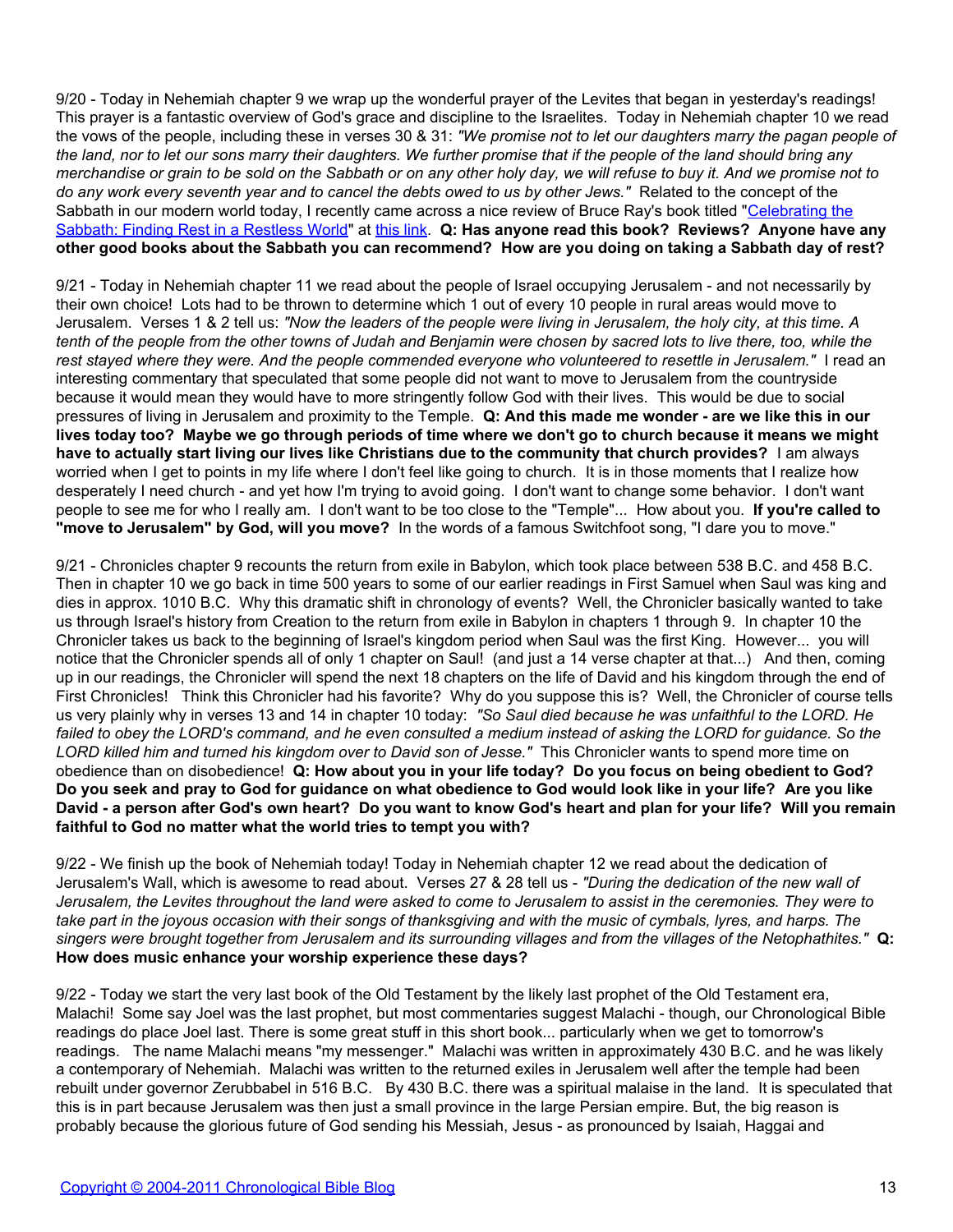Zechariah and other prophets - had not yet come to fruition.

9/22 - Chapter 1 verse 2 stood out to me in today's readings: *"I have loved you deeply," says the LORD."* I guess this really resonated with me since we are now reading the last book of the Old Testament. As I look back on our readings earlier this year - all of the books of the Old Testament that we have read and all of the interaction between God and his covenant people, I have to absolutely nod my head in agreement with these words from God in verse 2. God loved deeply in the Old Testament. And God loved deeply the New Testament. And God loves us deeply today. **Q: Do you believe that God loves you deeply? And do you believe that he always will? Do you in turn love God deeply? Today will you reach out and jump in to the deep end of the pool of God's love?**

9/22 - Verse 7 also stood out to me: *"You have despised my name by offering defiled sacrifices on my altar."* The chapter goes on to describe how blind, crippled, and diseased animals were sacrificed to God - which were unacceptable holy sacrifices to God per his laws in Leviticus 1:3 and Deuteronomy 15:21. We are no longer under the law of these sacrifices, as Jesus was the final sacrifice once and for all on the cross. **Q: However - I wondered to myself as I read this verse, do we still offer "defiled sacrifices" to God in some ways today in our lives? Do we give God maybe the left-overs of our life? Our left-over time, finances, energy, prayers, love, etc.? Should we instead be giving God our best sacrifices - our firstfruits, our early morning energy, our constant prayers, our deepest love? Indeed, as Oswald Chambers puts it, are we giving God our very [Utmost for His Highest?](http://www.rbc.org/utmost/) Are you giving God the very best of who you are? Every day? Or is God typically just getting your leftovers?**

9/23 - Did anyone else catch a couple of Delirious? (Christian worship band) lyrics from their song "Lead Me" in Malachi's readings today? :) How about chapter 2 verse 17: *"You have wearied the LORD with your words."* What a sad statement to think about - we can weary God with our words... do you suppose this is still possible today? Have we wearied God with our words? And then another Delirious lyric in verse 13: *"You cover the LORD's altar with tears."* What does it mean to flood God's altar with our tears? When would this be good? When would this be not so good...? As Delirious continues to sing in "Lead Me": "Great God, our promises we've broken. Oh Lord, forgive me... " Beautiful tune.

9/23 - Today we finish the book of the prophet Malachi, and it is awesome chapters we read today! The first half of Malachi chapter 3 verse 1 is prophesying 400 years in advance of the coming of John the Baptist, who will prepare people's hearts for Jesus by preaching repentance of sins: "*"Look! I am sending my messenger, and he will prepare the way before me."* This is a great thing to reflect on as we close out one year and begin anew. **Q: Do we need a messenger from God to encourage us to repent from our sins? Will we listen to that messenger and make way for the coming of Jesus into our hearts and lives?** The second half of verse 1 then prophesies that Jesus is indeed coming to usher in the new covenant, or the new testament: *"The messenger of the covenant, whom you look for so eagerly, is surely coming," says the LORD Almighty."* The Good News for us today is that Jesus has come already for the forgiveness of sins and Jesus is coming again in glory!

9/23 - Verse 2 tells us this about Jesus: *"For he will be like a blazing fire that refines metal or like a strong soap that whitens clothes."* **Q: Will you allow Jesus to refine you through his holy fire? And make you pure through his holy soap?** (Okay, I realize this is a bit cheesy wording here - has anyone ever called Jesus holy soap before?? :)

9/23 - Verses 6 & 7 are so powerful for us to reflect upon: *""I am the LORD, and I do not change. That is why you descendants of Jacob are not already completely destroyed. Ever since the days of your ancestors, you have scorned my laws and failed to obey them. Now return to me, and I will return to you," says the LORD Almighty."* As I reflect back upon our One Year Bible readings this year, it is so true that God does not change. He has shown so much compassion over and over again to the Israelites in the Old Testament. And he continues to show so much compassion to us today over and over again. **Q: In light of God's holy and unchanging love and compassion for us, will we return to Him? As you look back on our One Year Bible readings this year, do you agree with God's statement here that He does not change? Do you believe that all the way from the Old Testament's Genesis to the New Testament's Revelation God does not change?**

9/23 - Verse 10 is one of my favorites and one of the most challenging in the Bible: *"Bring all the tithes into the storehouse so there will be enough food in my Temple. If you do," says the LORD Almighty, "I will open the windows of heaven for you. I will pour out a blessing so great you won't have enough room to take it in! Try it! Let me prove it to you!"* This verse has and will continue to be interpreted so many ways. Check out the NIV translation of Malachi 3:10 (slightly different than the NLT version above) - *"Bring the whole tithe into the storehouse, that there may be food in my house. Test me in*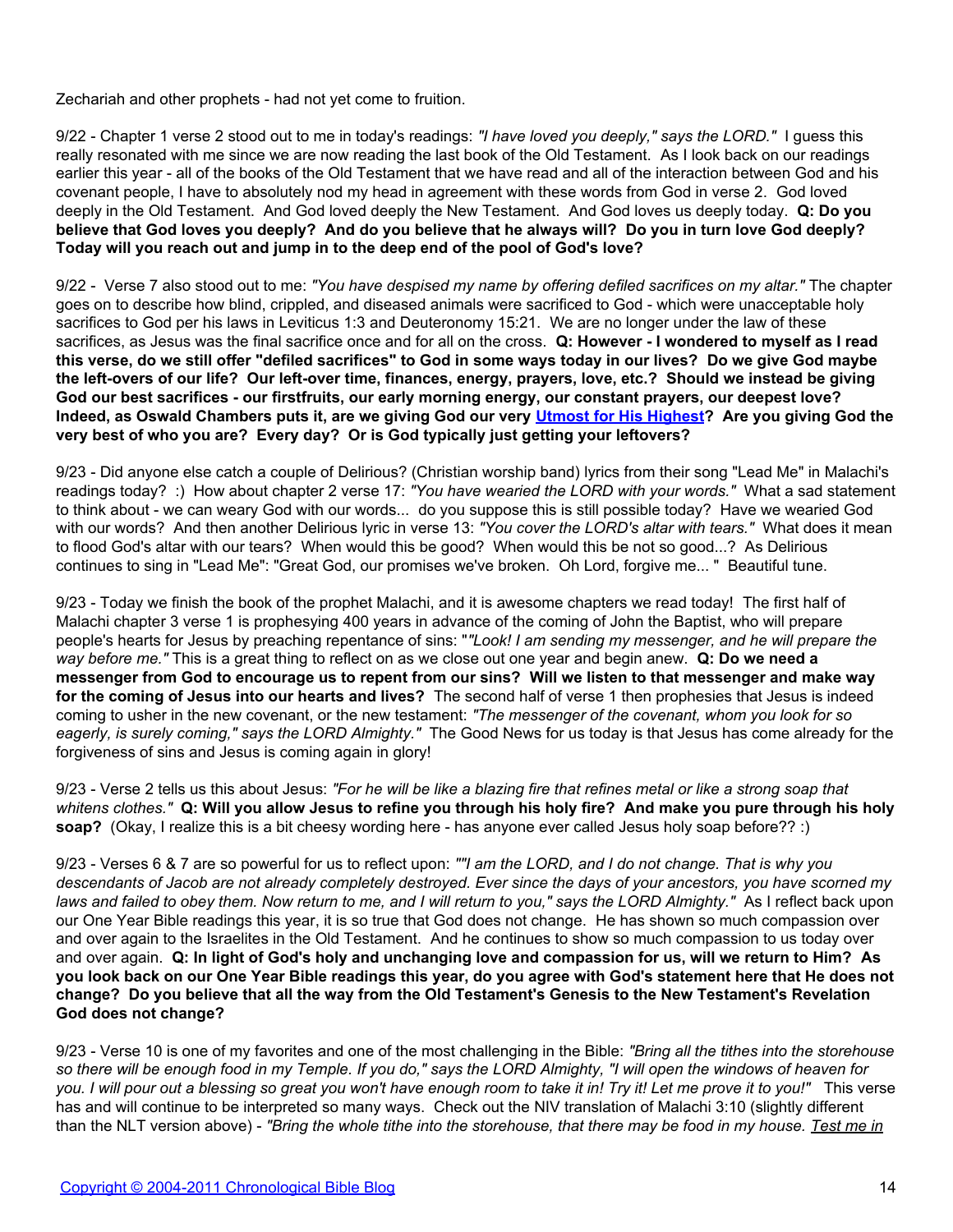*this," says the LORD Almighty, "and see if I will not throw open the floodgates of heaven and pour out so much blessing that you will not have room enough for it."* It is very rare in the Bible that God says "test me" and follows it up with an incredible promise of a blessing. **Q: This next year, will you test God with a tithe? This next year, will you trust God with your tithe?**

9/23 - Chapter 4 verse 2 makes me smile with the metaphor of us being compared to a calf frolicking in a field: *"But for you who fear my name, the Sun of Righteousness will rise with healing in his wings. And you will go free, leaping with joy like calves let out to pasture."* **Q: Do you want to be set free? Truly free from your burdens and doing things that you do not want to do? Will you entrust your life to the Sun (Son?) of Righteousness, Jesus?** And then - are you looking forward to leaping with joy like a calf let out to pasture?? :) I love this metaphor... it will stick with me.

9/23 - Today we start and finish the book of Joel! The book is basically about locusts. :) Well, okay, more than that. This book was written by pretty much an unknown author. There are 12 other Joel's mentioned in the Old Testament, and none are thought to be this book's author. Joel's name means "The Lord is God" or "Yahweh is God." Not a bad name eh! This name is actually the reverse of Elijah - "God is Lord/Yahweh". Different commentators estimate that this book was probably written between the 8th and 5th centuries B.C.

**~ Joel ~**

Author: Joel

Date: Ninth century B.C.

Content: This beautifully written book uses a plague of locusts to describe symbolically God's coming judgment on Jerusalem. Just as locusts devour the land, so will the enemy armies devour Jerusalem unless the nation repents of its sins. If the people do respond, there will be a time of prosperity and a return of God's favor. God's favor is seen as going beyond the immediate future to a time when God would pour out his Holy Spirit upon all flesh. The New Testament sees this as being fulfilled at Pentecost.

Theme: Joel's message is one of coming judgment if Jerusalem does not repent. Just as surely as the locusts strip the trees bar, so will God strip bare the land. Joel also speaks of coming prosperity, and final blessing, if the people respond in faith. *(Above commentary is from "The One Year Bible Companion" pp. 15-16)*

9/23 - Joel chapter 2 verse 13 stood out to me in today's readings: *"Don't tear your clothing in your grief; instead, tear your hearts. Return to the LORD your God, for he is gracious and merciful. He is not easily angered. He is filled with kindness and is eager not to punish you."* I like that - tear your hearts. One of my favorite musicians, David Wilcox, often talks and sings about hearts not working right - until they are broken. I think he's actually preaching the Gospel message with this thinking. When we finally get to the point of surrendering our lives to Jesus, we come with broken-open hearts. Hearts that have been torn. We've given up our pride. We're reading for God to fill our hearts instead. And as this verse tells us - God is gracious and merciful. **Q: Has your heart been torn for God?**

9/23 - Joel chapter 2 verses 28-32 are amazing! *""Then after I have poured out my rains again, I will pour out my Spirit upon all people. Your sons and daughters will prophesy. Your old men will dream dreams. Your young men will see visions. In those days, I will pour out my Spirit even on servants, men and women alike. I will cause wonders in the heavens and on the earth--blood and fire and pillars of smoke. The sun will be turned into darkness, and the moon will turn bloodred before that great and terrible day of the LORD arrives. And anyone who calls on the name of the LORD will be saved. There will be people on Mount Zion in Jerusalem who escape, just as the LORD has said. These will be among the survivors whom the LORD has called."* I didn't realize until recently that these verses were quoted by Peter on the day of Pentecost - seven weeks after Jesus' resurrection - in the book of Acts. Check out the similarities at this link, [Acts](http://www.biblegateway.com/passage/index.php?search=acts%202:16-21) [Chapter 2 verses 16-21.](http://www.biblegateway.com/passage/index.php?search=acts%202:16-21) Back to Joel chapter 2 verse 29: *"In those days, I will pour out my Spirit even on servants, men and women alike."* We are in those days... **Q: Has God's Spirit been poured out upon you? Into your heart?**

# 9/24 – **We begin the book of Mark!**

Author: Mark Place: Rome Date: A.D. 60-65

Content: John Mark was a companion of the apostle Paul. He finally settled in Rome where he wrote down the remembrances of the apostle Peter. Thus Mark's Gospel reflects the words of an eyewitness of the events he describes. Mark's purpose was to put together an expanded Gospel message. Hence it centers upon the acts of Jesus rather than his words and devotes a disproportionately large amount of material to the last week of Jesus' life. Mark's Gospel begins with Jesus' public ministry and preaching of the gospel of the Kingdom of God. Several explicit predictions of his coming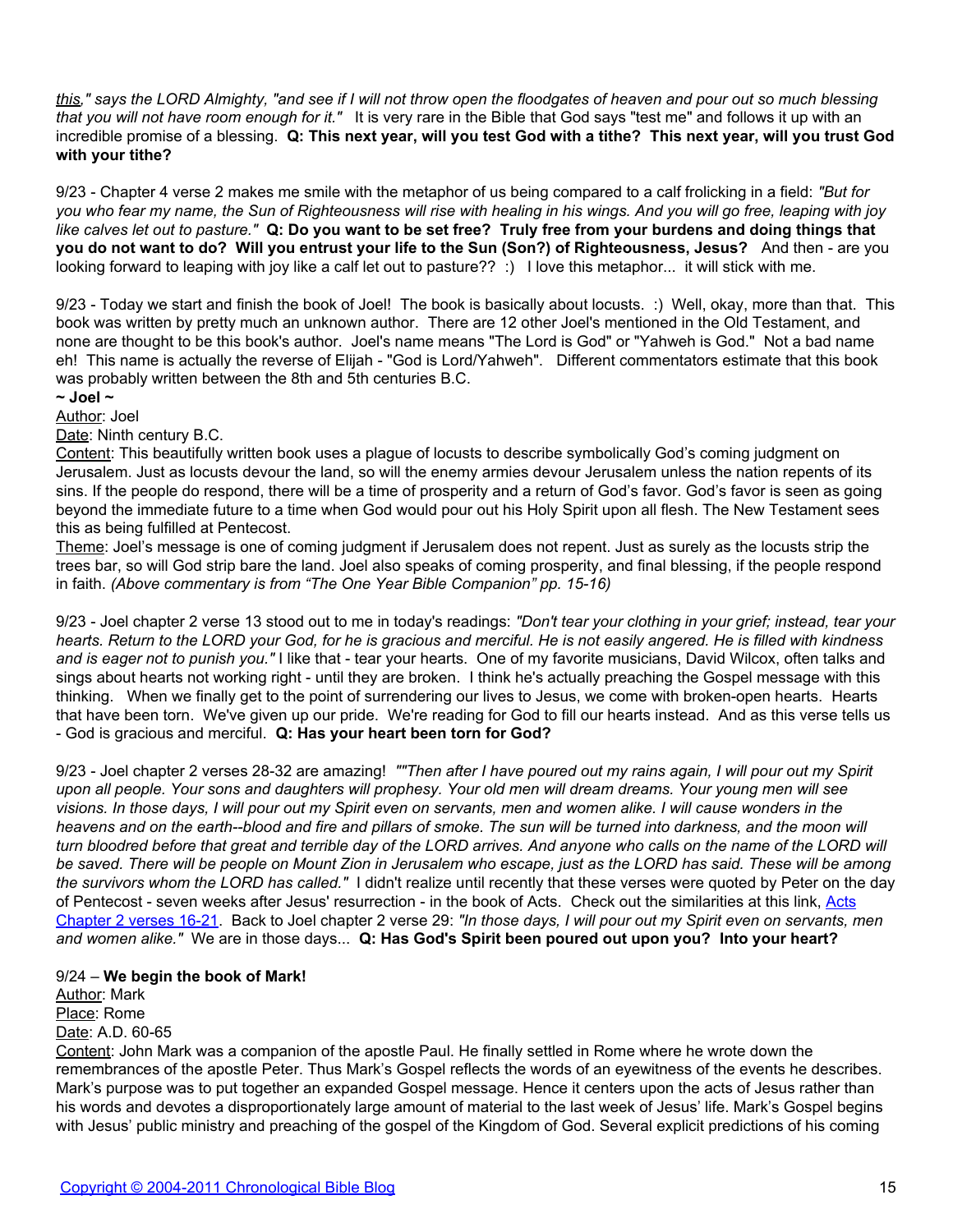death are made (Mark 8:31; 9:31; 10:33-34, 45) and then Jesus goes to the cross to die for the sins of the world. Theme: Mark depicts Jesus as the Servant of God who came to do God's will. The miracles, healings, victory over demons, and personal power show the world that Jesus was no ordinary servant, but was truly the Son of God (Mark 15:39). Jesus' resurrection authenticated all that he did, and now we await his return in glory from heaven. Mark also wrote to encourage the Roman Christians in a time of persecution. *(Above commentary is from Tyndale Publishers "The One Year Bible Companion" pages 21-22)* Excellent commentary on the Gospel of Mark is [at this link](http://blank/).

9/24 - You'll notice in Mark chapter 1 today that there is no nativity narrative - Mark and John's Gospels do not have the nativity narrative. Verse 1 starts off powerfully with: *"Here begins the Good News about Jesus the Messiah, the Son of God."* (Good News = Gospel. Gospel comes from the Old English word godspel, which means "good story" or "good tidings" or "good news" and accurately translates the original Greek word: evangelion.) And what is the Good News? It is that God has provided salvation through the life, death, and resurrection of Jesus Christ. This is very Good News indeed!

9/24 - Today we begin the Gospel of Luke! Author: Luke Place: Perhaps Caesarea Date: A.D. 60-65

Content: Luke was a physician and a traveling companion of the Apostle Paul. He wrote his Gospel for a cultured Greek named Theophilus in order to show the true humanity of Jesus and his place in history. For this reason Luke was careful to examine all the evidence very carefully and give precise dates for the events that took place. He begins with an account of Jesus' virgin birth, giving many details not found elsewhere. Jesus' Galilean ministry is described, followed by a lengthy account of Jesus' trip to Jerusalem. After Jesus' death and resurrection, the disciples are left rejoicing, waiting for the promised power of God from heaven to fill them.

Theme: Whereas Matthew shows Jesus to be the Jewish Messiah and Mark shows Jesus as the servant of God, Luke depicts Jesus as the perfect God-man whose genealogy may be traced back to Adam. Jesus is the greatest man in history and is placed within the flow of world events by Luke. He is the greatest man because of what he taught, what he did, why he died – and because he rose again from the dead. For this reason we ought to accept him as our Lord. (Above commentary is from Tyndale Publishers "The One Year Bible Companion" p. 22) More commentary on the Gospel of Luke is at this link.

9/24 - I am so excited that we are starting the Gospel of John today!! I won't necessarily say that it is my favorite Gospel – because all 4 are amazing. But, I will say that John is different from the other 3. One thing I'll recommend to everyone, if you have a chance this next week, is to watch the movie "The Gospel of John". Have you seen it? It is incredibly well done. It was released in theaters on a limited basis a few years ago, and I was fortunate enough to have caught it in the theater. It is a 3 hour movie that goes word-for-word through the Gospel of John, based on the Good News Bible translation. Or, perhaps you'll want to read the Biblical text first and then watch the movie later. Either way. I definitely recommend this film. You can hopefully pick it up at a video rental store. A friend of mine was surprised to have found it at the local supermarket little video rental section recently. The movie's website [is at this link.](http://blank/)

# **The Gospel of John**

Author: John Place: Ephesus Date: A.D. 85-96

Content: The Gospel of John was written many years after Jesus' death and resurrection by the apostle John so that those who read it might believe in Christ and thus have life through his name. John begins with a prologue unique to this Gospel where Jesus' preexistent life with the Father is depicted to show that Jesus was not simply a great man, but God. Miracles of Jesus as well as many of Jesus' teachings not found elsewhere are then described. A long section in John chapters 14 through 17 describes Jesus' teaching to his apostles before his death. After Jesus' death and resurrection, special place is given to Jesus' appearance to his apostles.

Theme: The Gospel of John more than any other Gospel stresses the deity of Christ and provides us with an interpretation of his life. He is explained in figurative terms as light, truth, love, good shepherd, the door, the resurrection and the life, living water, true bread, and more. The beautiful material found in John chapters 14 through 17 shows the deep love of Jesus for the believer and the peace that comes from faith in Christ. (Above commentary is from "The One Year Bible Companion" pp. 22-23) **Great commentary on John by Bob Deffinbaugh at bible.org is at this link:** [http://bible.org/page.php?page\\_id=2348](http://blank/)

9/24 - Today in John Chapter 1 verse 14 we read – *"The Word became flesh and made his dwelling among us. We have*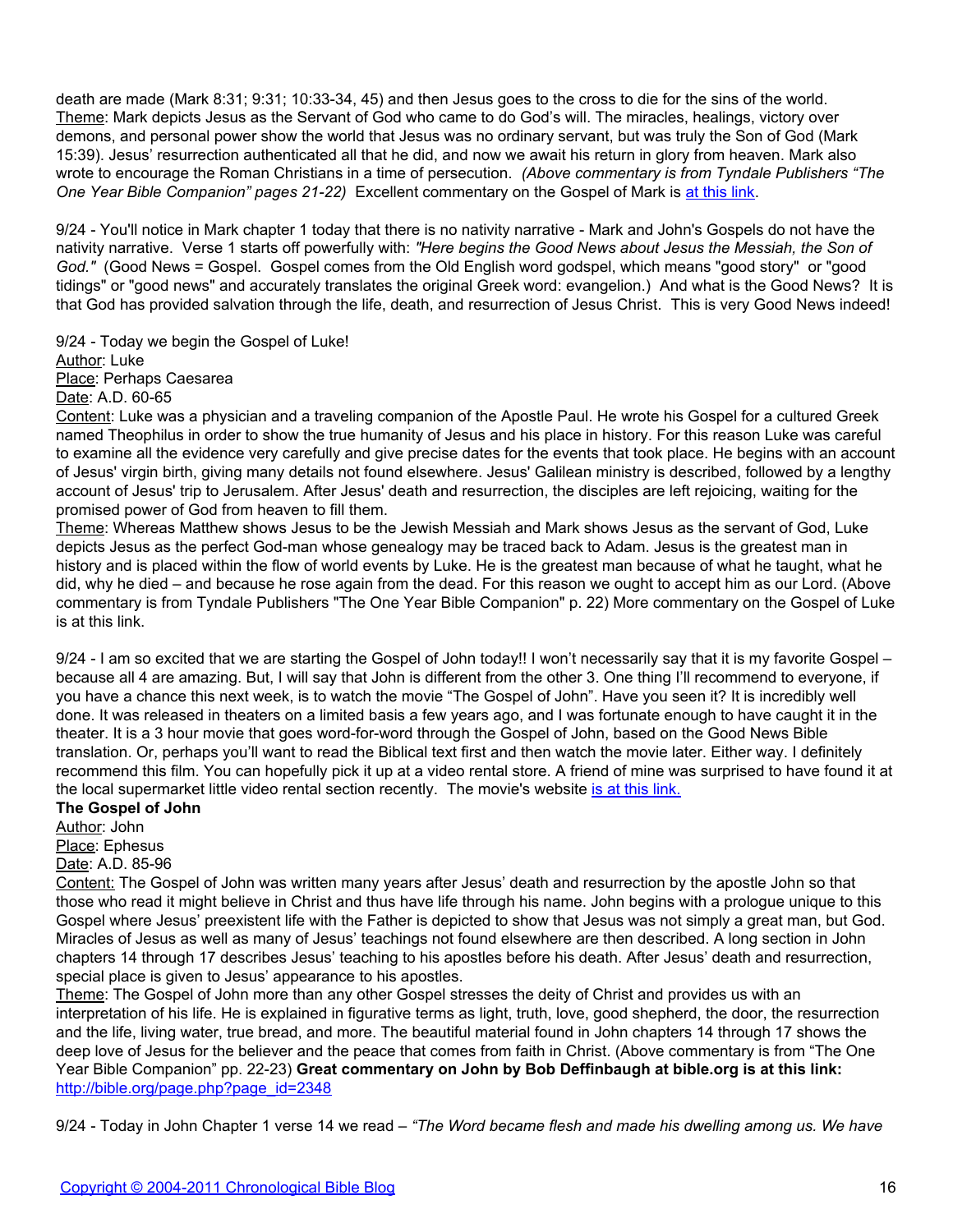*seen his glory, the glory of the One and Only, who came from the Father, full of grace and truth."* **Q: Do you believe that Jesus is the Word John is referring to? What does this mean to you that the Word became flesh? Do you believe that Jesus was born into this world both fully divine and fully human (yet sinless)? Why would God send Jesus, full of light, grace and truth into the world? Why was this necessary?**

9/24 **-** Today in John Chapter 1 verses 10 & 11 we read – *"He was in the world, and though the world was made through him, the world did not recognize him. He came to that which was his own, but his own did not receive him."* **Q: Do you believe that the world was made through Jesus? Do you believe the world is Jesus' own? Have you ever gone through periods in your life where you have not recognized Jesus for who he truly is? ( I know that I have) Have you gone through periods of your life where Jesus has come to you and you did not receive him? ( Again, I know that I have) As you read through the Gospel of John this year will you prayerfully read it? Will you ask God to reveal to you through John's Gospel who Jesus really is? And will you ask God to make Jesus more known to you this year than ever before? Do you believe this is possible – for you to know Jesus more this year than in your prior years? Do you believe the Gospel of John and prayer can help you to truly know Jesus more?**

### 9/24 - **Overview of the book of Matthew:**

Author: Matthew

### Place: Perhaps Antioch Date: A.D. 60-70

Content: Matthew was a tax collector, called by Jesus to follow him early in his public ministry; hence, he was an eyewitness of most of the events he describes. He begins with a detailed account of Jesus' birth of the virgin Mary, his baptism, and temptation in the wilderness. Jesus came preaching the kingdom of God, entrance into which meant eternal life. One entered by repentance and faith. Matthew blocks the teaching of Jesus together into five discourses in which may be seen the ethics, the proclamation, the parables, the fellowship, and the consummation of the kingdom. Jesus' death and resurrection end the Gospel with the command to go into all the world with the good news (gospel) of Jesus Christ.

Theme: Matthew's main purpose in writing his Gospel is to show that Jesus fulfills the promise of God in the Old Testament. For this reason Jesus is introduced as a "descendant of King David and of Abraham," and Matthew makes use of numerous Old Testament prophecies and quotations to explain Jesus' life. Jesus came to be the Savior of the Jews, the Gentiles, and ultimately the world. The ethics required by members of God's kingdom are found in the Sermon on the Mount (Matthew chapters 5-7) where the world's values are rejected and the Kingdom of God and his righteousness become supreme. *(Above commentary is from Tyndale Publishers "The One Year Bible Companion" p. 21)*

9/24 - In today's Matthew readings, we read the genealogy of Jesus. I know that genealogy's can sometimes seem a bit boring to read, but this one in Matthew is phenomenal! If you just finished reading the One Year Bible this past year, you will recognize many of these names. Or - let me encourage you to come back and read this genealogy again on January 1st of next year, if you are going through the entire Bible for your first time this year. This genealogy will amaze you. One of the interesting things to note in this genealogy is the mention of 5 women - Tamar, Rahab, Ruth, Bathsheba, and Mary. It was not the norm in the 1st century to list women in genealogies - only men were typically listed. At least 3 of these women were Gentiles (not Jewish) - Tamara, Rahab, and Ruth. Matthew was potentially trying to indicate to his Jewish readers that God's work in this world is not limited to the people of Israel - nor was God's work limited to men. The genealogy in Matthew is sometimes illustrated by a "Jesse Tree" showing the lineage of Jesus from Jesse, father of King David.

9/24 - In today's readings in Luke chapter 1 we read about the birth of John the Baptist being foretold by the angel Gabriel. Gabriel shares with Zechariah this powerful message about John in verses 16 & 17 - *"He will persuade many Israelites to turn to the Lord their God. He will be a man with the spirit and power of Elijah, the prophet of old. He will precede the coming of the Lord, preparing the people for his arrival. He will turn the hearts of the fathers to their children, and he will change disobedient minds to accept godly wisdom.""* This is a message for us to consider today – **Q: do we need to be persuaded to turn to God? Do we need our disobedient minds changed to accept godly wisdom? Can we open our ears to the message of John the Baptist some 2,000 years later? Will we prepare our hearts for the coming of the Lord?**

9/25 - In Luke chapter 1 verses 46 through 55 we read an amazing hymn known as Mary's Song or the Magnificat, which means "glorifies" in the Latin Vulgate translation. This is indeed a song from the mother of Jesus that glorifies God in a beautiful way. As you read through this song, below, please meditate upon its words. **Q: And maybe ask yourself this – are there ways in your life that you "sing songs" like this to God? Maybe it's not through literal song – but maybe**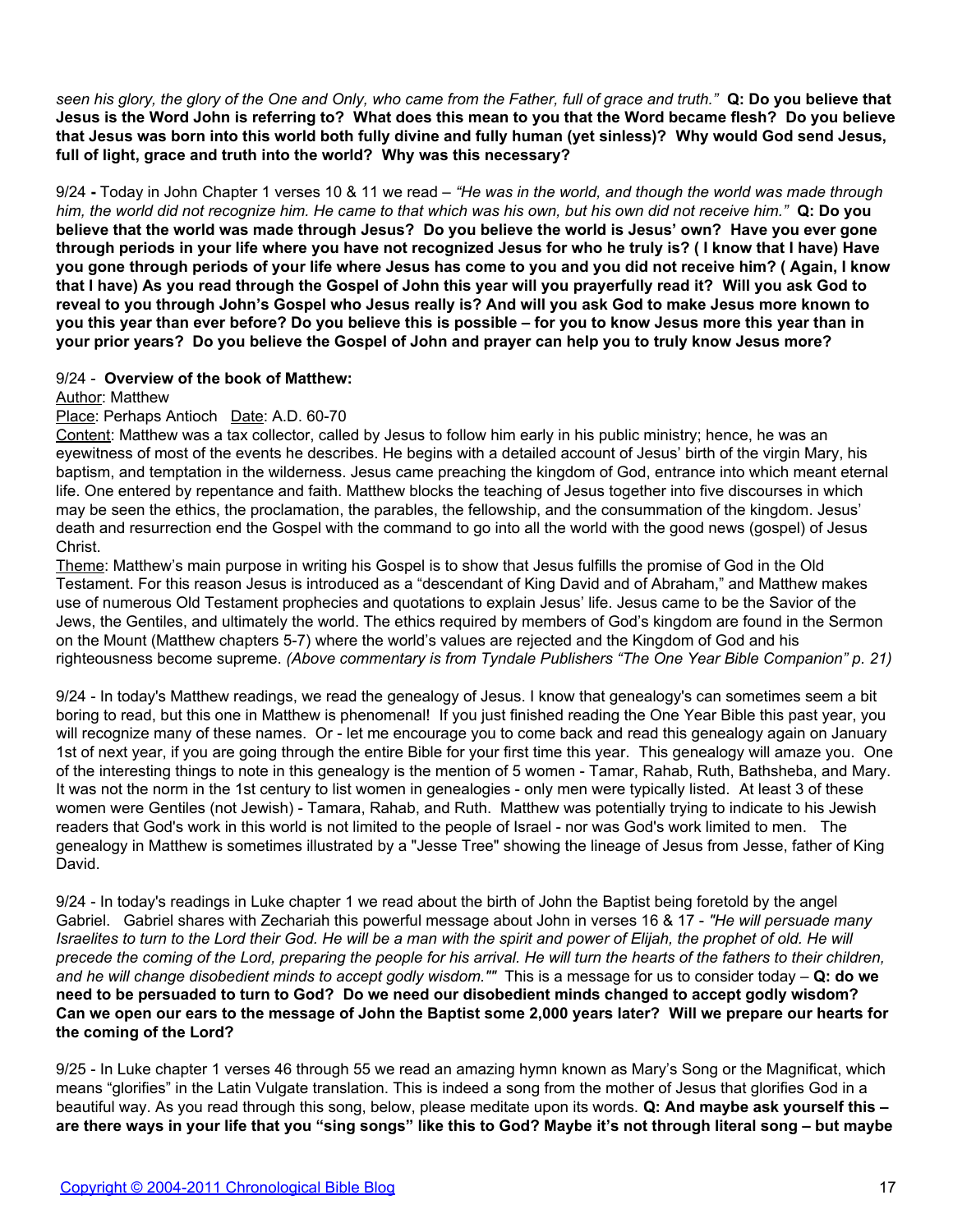**you praise God through loving others, through serving others, through art, through prayer, through your church, and this list could go on… What is your unique way of glorifying God? Do you want to glorify God with all you do in your life?**

9/25 - I love Zechariah's prophecy in today's readings in Luke chapter 1! In particular verses 76-79 when speaking about his son John the Baptist: *"And you, my little son, will be called the prophet of the Most High, because you will prepare the way for the Lord. You will tell his people how to find salvation through forgiveness of their sins. Because of God's tender mercy, the light from heaven is about to break upon us, to give light to those who sit in darkness and in the shadow of death, and to guide us to the path of peace.""* Amen! **Q: How has the ministry or life of John the Baptist spoken to you? Is there anything we can learn from John the Baptist about being zealous for God?**

9/25 - Chapter 1 verse 23 is certainly a huge prophecy from the Old Testament prophet Isaiah being fulfilled through the birth of Jesus: "*Look! The virgin will conceive a child! She will give birth to a son, and he will be called Immanuel (meaning, God is with us)."* Jesus is God and came to literally be with us. To experience our human sufferings and temptations - and joys and triumphs. The importance of this birth of Immanuel cannot be overstated. God came to be with us in flesh and blood.

9/25 - One thing that seems to be standing out to me quite a bit in reading Luke this year is how much Luke writes about Mary. I like how Luke gives us a little bit more of a glimpse of the mother of Jesus in his Gospel. We saw this obviously in our readings about the Magnificat. And then today we read about Mary listening to the shepherds' words in verse 19: *"Mary quietly treasured these things in her heart and thought about them often."* And then in chapter 2 verses 34 & 35 today we read: *"Then Simeon blessed them, and he said to Mary, "This child will be rejected by many in Israel, and it will be their undoing. But he will be the greatest joy to many others. Thus, the deepest thoughts of many hearts will be revealed. And a sword will pierce your very soul.""* This last sentence of Simeon's seems to be the first glimpse of Jesus' suffering and death that will come later in his life.... **Q: How does reading about Mary stand out to you? What can we learn from Mary's life and obedience?**

9/25 **-** In Luke chapter 2 today we read about Jesus' wisdom at the young age of 12. How's this for a profound statement from Jesus to Mary & Joseph when they found him in the Temple in verse 49 - *"But why did you need to search?" he asked. "You should have known that I would be in my Father's house."* I like that! And I like that Jesus was paying such respect for the Temple as well - essentially calling it the house of God. I do believe this can be carried forward today to Jesus' love for his body, the church. I often think to myself, when I'm on my way to church, that "I'm going to the house of God." **Q: Do you believe that we can find Jesus today in his Father's house? Or are you searching elsewhere?** I do believe of course Jesus can be found outside of church... but I also know that I oftentimes experience his presence so profoundly at church - and Communion in church clearly being one such a time & place where I cannot help but find Jesus in a profound way. **Where do you find God these days?**

9/26 - Matthew Chapter 2 verse 6 is very powerful: *"O Bethlehem of Judah, you are not just a lowly village in Judah, for a ruler will come from you who will be the shepherd for my people Israel."* Here again you can see Matthew writing for his Jewish audience - quoting an Old Testament prophet and also focusing in on the town of "Bethlehem of Judah" - the City of David. This was to demonstrate again that Jesus was from the lineage of King David.

9/26 - Matthew chapter 2 Verse 10 is a brief verse showing us the reaction of the magi in being led to Jesus: *"When they saw the star, they were filled with joy!"* The magi were also Gentiles and likely astrologers - following a star might lead one to think this... :) But no matter where they were from and what they believed prior, they were filled with joy at being led to the Messiah, Jesus. And they gave him gifts and worshipped him. And for us today - are we filled with joy in reading about the birth of Jesus? Do we realize what this meant back then - and still means today? That Immanuel was born - that God came to be with us. (Note that some Biblical scholars say that contrary to popular tradition, it is believed that the magi did not visit Jesus at the manger on the night of his birth, as did the shepherds, but that the magi came months later and visited him as "child" in his "house" - see verse 11.)

9/26 - In Matthew today we read about The Escape to Egypt. Two things stood out to me in Joseph's behavior in today's readings. In Matthew chapter 2 verse 13 an angel tells Joseph to *"get up and flee to Egypt"* - and Joseph responds by leaving THAT NIGHT with the family, as we see in verse 14. That's beautiful obedience. Then, in verse 21 we see Joseph respond similarly when he is told by an angel to return to Israel - he leaves with the family "immediately." I like this - Joseph is acting obediently to God's will in his life - and he is acting pronto! He's not sitting around worrying or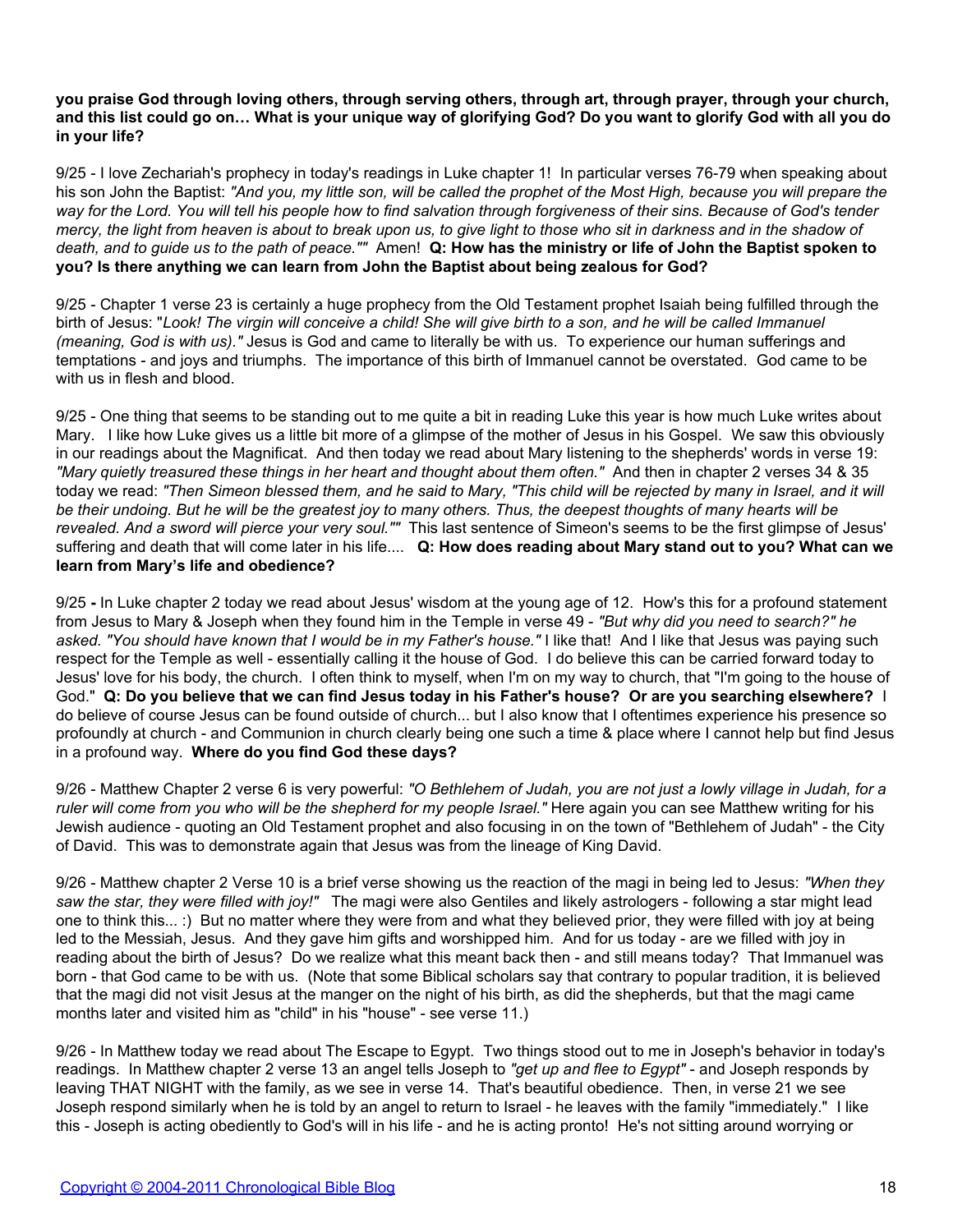fretting or thinking that he'll get to it tomorrow. He goes that night! He returns immediately! **Q: Can we learn from Joseph's amazing obedience in these readings? Is God calling you to do something in your life that you are hemming and hawing about? Is God calling you to forgive someone? To love someone? To serve someone? To encourage someone? Will you be like Joseph and obey God's call for your life immediately?**

9/26 - Today in Matthew chapter 3 we are introduced to John the Baptist! I don't know exactly what it is about John the Baptist - but I love reading about him and his life. He is just on fire for God and Jesus and he is encouraging others to get on fire too! I guess I like that in a person. :-) Another thing about John is that he is so focused on his mission to call others to repentance and to baptize them, that he really does not care about worldly things - like how he looks or what he wears or what he eats. None of that really matters to him. It is the message of the coming of Jesus that matters to him. Maybe it is verse 4 that really stands out to me about John: *"John's clothes were woven from camel hair, and he wore a leather belt; his food was locusts and wild honey."* I think this is really saying that John lived a simple life. He did not "major in minor things" - he "majored in the major thing" - Jesus! **Q: Is there something we can learn from John the Baptist in our lives today? Are you perhaps focusing too much on things of this world and not enough on God and Jesus? Are you truly loving God and loving people like John did? Or are you spending your life "majoring in minor things"? Will you instead "major on the major thing" that John is calling you to even today - complete passion and love for God: the Father, Jesus the Son, the Holy Spirit; and other people?**

9/26 - Today's Matthew readings are incredible on so many levels. We begin by reading about John the Baptist going off on the Pharisees and Sadducees! John is not joking around here... :) I think one verse that really stood out to me was chapter 3 verse 8: *"Prove by the way you live that you have really turned from your sins and turned to God."* and verse 10: *"Yes, every tree that does not produce good fruit will be chopped down and thrown into the fire."* I think what I hear John saying here is that we are called to truly repent and change our ways. Not just to say some nice words or just show up to church on Sundays - but to be transformed. Our lives should be visibly different from our past if we have really turned from our sins and turned to God. And this change will be evident by our lives producing "good fruit" - examples of which can certainly be seen in any of the Ten Commandments or loving our neighbor as ourselves and above all loving God with all our hearts, minds, soul and strength. Our lives should look very different from our past. **Q: Do they? Does yours?**

9/26 - Matthew chapter 3 Verses 16 & 17 are phenomenal as we see the three persons of the Trinity interacting with each other! God the Father, God the Son, and God the Holy Spirit: *"After his baptism, as Jesus came up out of the water, the heavens were opened and he saw the Spirit of God descending like a dove and settling on him. And a voice from heaven said, "This is my beloved Son, and I am fully pleased with him.""* Jesus' baptism is very significant because it is the act that opens up the public ministry phase of Jesus' life. Now - I think what happens just after Jesus' baptism is something each of us should take heed of - the devil comes in full force after Jesus. I heard someone tell me just before I was baptized about 6 years ago that whenever we make a public declaration that we love God: the Father, Jesus the Son, & the Holy Spirit and that we want to follow Him, the devil and temptation very likely will appear. The devil isn't happy when we are moving forward in our love of Jesus and loving others - and he wants to derail it. And that's what we see here in chapter 4 - God: the Father, Jesus the Son, & the Holy Spirit have just declared "Game On!" with Jesus' public ministry via the baptism - and then who should show up coming after Jesus? **Q: If the devil showed up to tempt Jesus, don't you think he might try to show up in our lives when we are starting something big in our faith walk?** Fortunately, Jesus gives us all the answers we need in chapter 4 to thwart the devil's attacks.

9/27 - Chapter 4 verse 4 I believe is one of the most important verses for us to commit to memory in all of the Bible: *"But Jesus told him, "No! The Scriptures say, `People need more than bread for their life; they must feed on every word of God.'"* (NLT). Or, you might recognize this verse a bit better in NIV format: *"Jesus answered, "It is written: 'Man does not live on bread alone, but on every word that comes from the mouth of God.'"* This is such a powerful spiritual truth that Jesus is conveying - we will not live full and true lives if we live simply on bread alone. We need spiritual nourishment food - from every Word of God. Where do we get this Word of God? You got it - the Bible. And note that Jesus says "every" word of God. This means the whole Bible is spiritual food for us. All of it. Not just the parts we like the best. :) We can learn something and be nourished by even the long genealogies! Seriously. So - I want to applaud you for going through the One Year Bible - you will be getting nourishment from "every" Word of God this year!

9/27 - One other important point to make in Matthew 4:4 and the 2 other temptations in this chapter. We see the devil tempting Jesus with things that may look enticing to Jesus or to us. But they are lies. And note - this is important - how Jesus fends off the devil's temptations and lies - by quoting Scripture! Jesus knew Scripture (well, yes, technically He is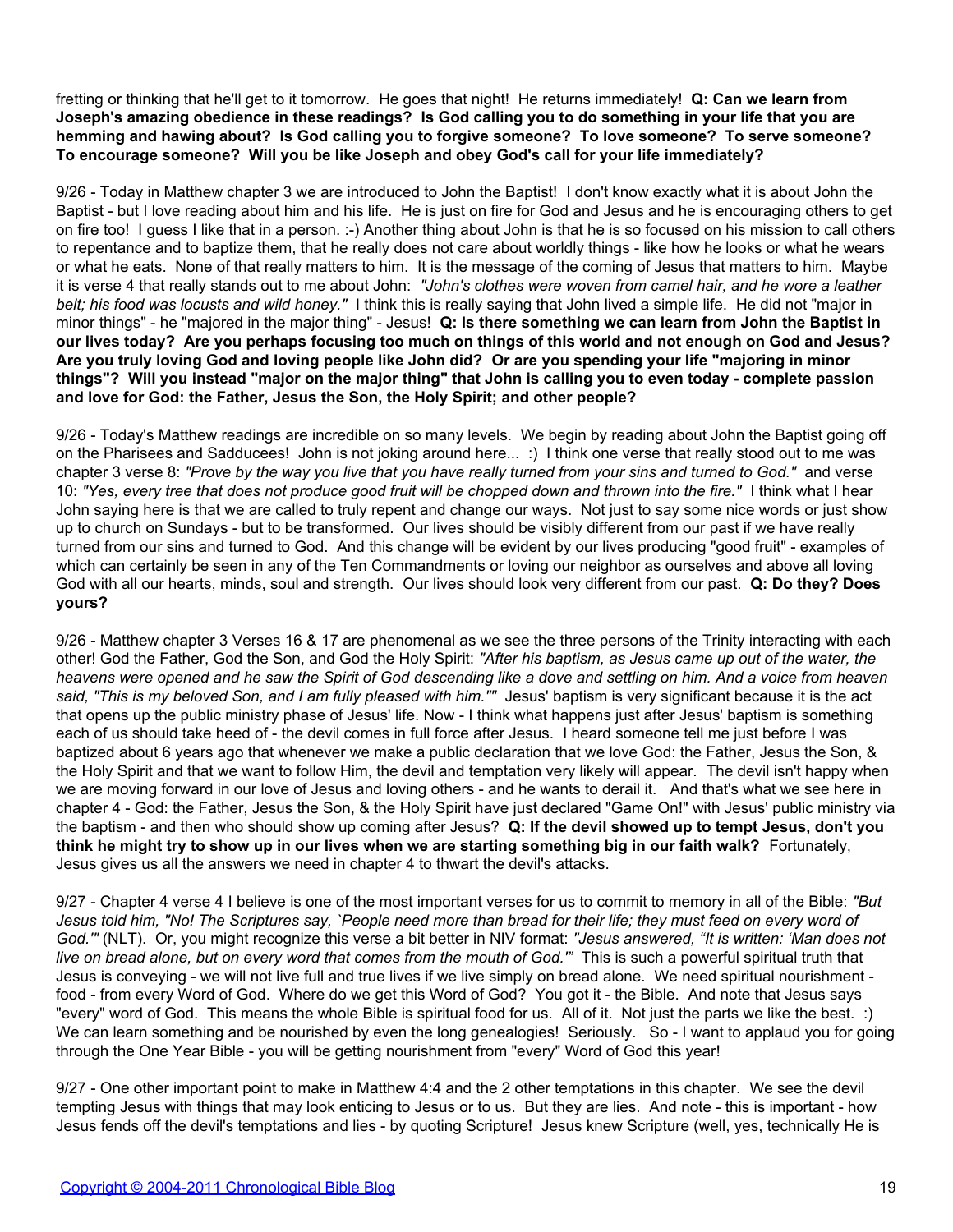Scripture...:) The point is this. I do believe that we need to do more than just read the Bible. We need to memorize many portions of the Bible to protect us when the devil is attacking. If we have Scripture memorized, when we are tempted, we can quickly call to mind a verse or two that will bring us back into right state of mind - focusing back on God: the Father, Jesus the Son, & the Holy Spirit and their love and strength available through the Holy Spirit. If we don't have Scripture memorized, as Jesus clearly did in this chapter, we are at risk of falling prey to the deception and lies of the temptation. So - I am mostly preaching this to myself! :) But, I really want to do more memorization of Scripture this year. I have several verses down - but not enough. [Proverbs 3:5-6](http://www.biblegateway.com/passage/?search=prov%203:5-6) certainly comes to mind for me often when I am worried or stressed and it transforms my state of mind immediately! **Q: What can you apply in your life today based on how Jesus rebuked the devil's temptations?** Very important to note is what happened when Jesus rebuked the devil's temptations with Scripture, the Word of God, in verse 11: *"Then the Devil went away."* Amen to that! :) **Are you memorizing Scripture on a regular basis? Are you bringing Scripture to mind when faced with temptation or sadness or whatever ails you? I would love to know which verses you have found useful in your life? Do you have advice on how to best go about memorizing Scripture? Will you join me in my plan to memorize more Scripture verses this year?**

9/27- I absolutely love John chapter 1 verse 29 - *"The next day John saw Jesus coming toward him and said, "Look! There is the Lamb of God who takes away the sin of the world!"* **Q: Do you believe Jesus is the Lamb of God who takes away the sin of the world? Has Jesus taken away your sin? How?**

9/27 - John chapter 1 Verses 45 & 46 I find so truthful, along with Nathanael's reply being amusing - but mostly Nathanael's reply demonstrates how very humble of a background Jesus came from - *"Philip went off to look for Nathanael and told him, "We have found the very person Moses and the prophets wrote about! His name is Jesus, the son of Joseph from Nazareth." "Nazareth!" exclaimed Nathanael. "Can anything good come from there?"* **Q: Are we ever like Nathanael - having preconceived notions about places or things or maybe even Jesus? Can we leave our preconceived notions about things behind us and move forward in the spirit of truth, particularly when it comes to Jesus and who He is?**

9/27 - John chapter 2 verse 11 is of note - *"This miraculous sign at Cana in Galilee was Jesus' first display of his glory. And his disciples believed in him."* It is interesting that John refers to Jesus' miracles as "signs." Signs seem to indicate the significance of Jesus' actions, rather than the marvel. **Q: What do you think Jesus' miracles might have been "signs" of? What do they mean to you today?**

9/27 - Tyndale's One Year Bible Companion has a very interesting commentary on John chapter 2 verse 14 - *"In the Temple area he saw merchants selling cattle, sheep, and doves for sacrifices; and he saw money changers behind their counters."* Tyndale answered the question of why there were merchants & money changers in the temple as follows: "The temple tax had to be paid in local currency, so foreigners had to have their money changed. But the moneychangers would often charge exorbitant exchange rates. The people were also required to make sacrifices for sins. Because of the long journey, many could not bring their own animals. The price of sacrificial animals was much higher in the temple than elsewhere." It is understandable why Jesus was upset with all of this. Thank goodness we do not have this system still in place for us today - with moneychangers & merchants for tax & animal sacrifices... thank you Jesus! **Q: What's your reaction to Jesus' "cleansing of the temple?" Was He justified in this? Have our churches today turned away from being a house of prayer and turned into being a market in any ways?**

9/28 - Today in John chapter 3 we will read about Jesus' interactions with Nicodemus, a member of the Pharisees. This is obviously a powerful chapter, as Jesus' words in this chapter include the famous John 3:16. In verse 3 we will read this from Jesus – *"I tell you the truth, no one can see the kingdom of God unless he is born again."* And to this Nicodemus asks in verse 4 – *"How can a man be born when he is old? Surely he cannot enter a second time into his mother's womb to be born?"* **Q: What do these verses mean to you? Do you understand Jesus' statement in verse 3? Do you understand Nicodemus' confusion and why he asked the question like he did in verse 4?** Jesus later goes on in chapter 3 to say that he is referring to being born again in "the Spirit." It is not a physical rebirth Jesus is referring to in verse 3, but a Spiritual rebirth. I do think this is an appropriate time in our One Year Bible readings – the gospel of John and John chapter 3 in particular – **for each of us to ask ourselves if we have been born again in the Spirit? If not, do you want to be born again in the Spirit? Will you pray today to God and Jesus for this Spiritual rebirth?**

9/28 - Wow... I love John the Baptist's words about Jesus in John chapter 3 today! Great stuff. Please read these verses again and meditate upon them in your life today. The verse that really stood out to me today was verse 30 when John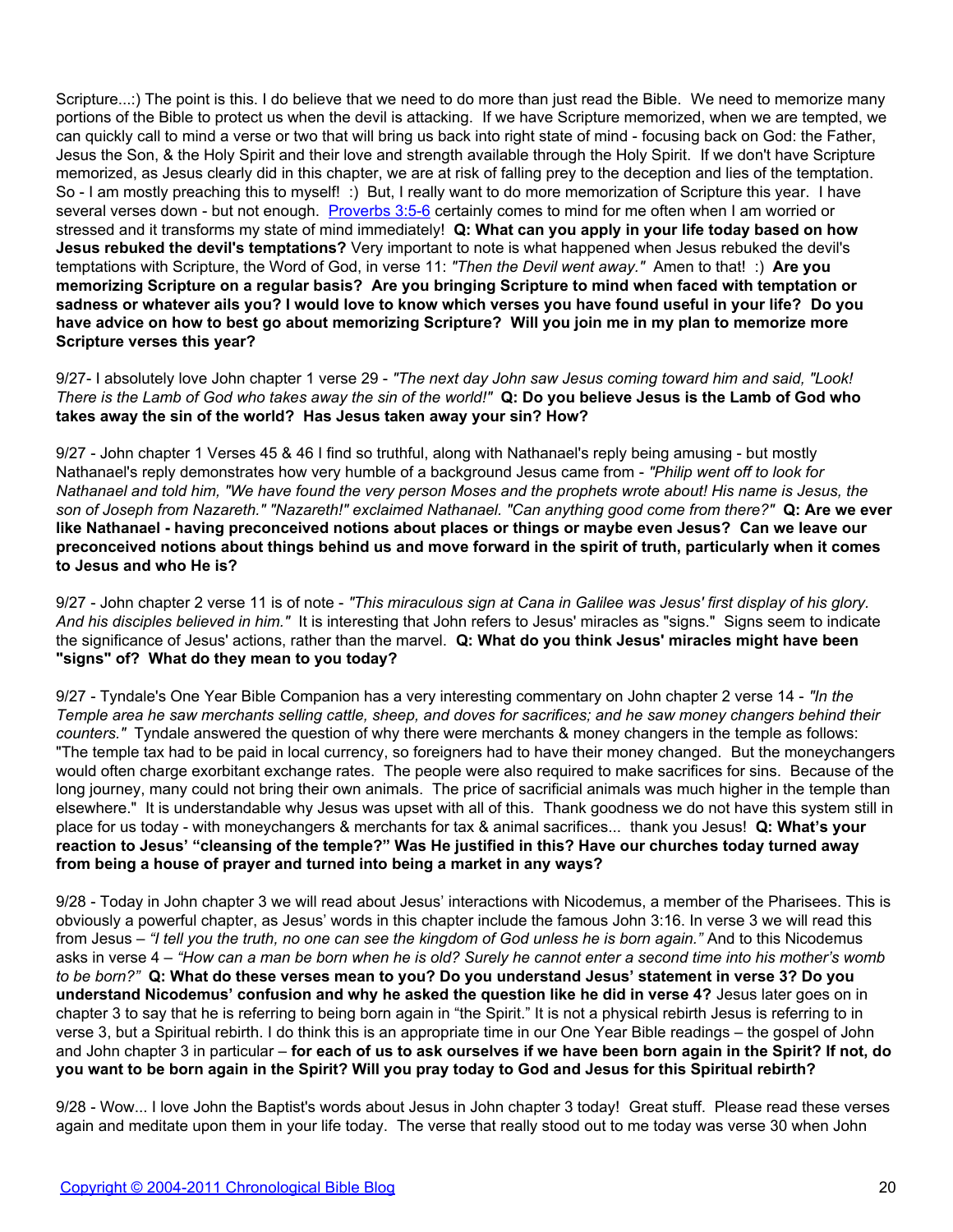said this about Jesus - *"He must become greater and greater, and I must become less and less."* How very true and how very applicable to our lives today. We must let Jesus become greater and greater in our lives, hearts, and actions, and our individualism / selfishness must become less and less. **Q: How are you doing on this? How are you allowing Jesus to become greater and greater in your life and are "you" becoming less and less?**

9/28 **-** Wow. The Jacob's Well story in John chapter 4 today is beautiful on so many levels. I definitely recommend you check out Bible.org's commentary on this chapter [at this link](http://blank/) if you aren't familiar with all of the meanings of this story. I love Jesus's words in verse 34 - *"My nourishment comes from doing the will of God, who sent me, and from finishing his work."* **Q: If this is true for Jesus - think this might be true for us too? Do you believe that our nourishment comes from doing the will of God?**

9/29 - Matthew chapter 4:12 begins Jesus' public ministry. Verse 17 is of note: *"From then on, Jesus began to preach, "Turn from your sins and turn to God, because the Kingdom of Heaven is near.""* You'll note that Jesus is echoing earlier words of John the Baptist - turn from your sins - repent. The message is obviously of utmost importance - then and now. And then you'll see several times in the gospel of Matthew the term "the Kingdom of Heaven." You'll later see in Mark and Luke's gospel's a similar term, "the Kingdom of God." They basically mean the same thing - but Matthew was using the term "Heaven" instead of "God" because he was writing for a Jewish audience, which did not like to verbalize God's name (out of respect). Per Zondervan's NIV Study Bible, the Kingdom of Heaven is essentially brought about through the ministry of Jesus and those that have faith in Him - the establishment of God's rule in the hearts of people, the overcoming of evil, the removal of the consequences of sin, and a new order of peace. The idea of God's kingdom is mentioned nearly 50 times in the gospel of Matthew. **Q: How have you seen God's Kingdom manifested in your life? How have you seen that the Kingdom of heaven is near? What does repent meant to you? Is repentance a one time thing or an ongoing thing our lives?**

9/29 - Matthew 4 verses 18 through 20 is something that I think all of us should reflect upon in our own lives: *"One day as Jesus was walking along the shore beside the Sea of Galilee, he saw two brothers--Simon, also called Peter, and Andrew--fishing with a net, for they were commercial fishermen. Jesus called out to them, "Come, be my disciples, and I will show you how to fish for people!" And they left their nets at once and went with him."* What would you do if you were at work today or tomorrow and Jesus came to you and said - "Come, be my disciple, and I will show you how to fish for people!" Like Peter and Andrew, would you go at once with Jesus? This is not an easy question for us to answer. But I think it is worth asking. I have a great friend who indeed felt the call of Jesus to leave his very nicely paid architect job in the U.S. and to become a missionary architect in Asia - building primarily hospitals for communities that need them. The point of this passage I think is this - Jesus is indeed calling each one of us to follow Him. We may not need to leave our jobs. (But some of us may...) The call may entail leaving some of our luxurious ways or lazy behaviors behind to truly follow Him. The call to follow Jesus certainly entails leaving our sinful ways behind. **Q: Do you think Jesus still calls people today? Can you share with everyone a time in your life when felt that you were called by Jesus? Maybe it was a time when you were called to follow Jesus for the first time or maybe it was a call to love or serve others in a new way for you? Do you think that Jesus is calling you to something new in your life now in 2010? What do you think Jesus is calling you to do?**

9/29 - Matthew 4:23 nicely encapsulates Jesus' 3 main ministries that we will see over and over again in the gospels - 1. teaching, 2. preaching, and 3. healing. *"Jesus traveled throughout Galilee teaching in the synagogues, preaching everywhere the Good News about the Kingdom. And he healed people who had every kind of sickness and disease."* **Q: How will you allow Jesus to teach you this year? How will you even allow Jesus to preach to you this year? And, this may be the toughest to surrender answer – how will you allow Jesus to heal you this year?**

9/30 - Today we read Matthew chapter 8, which is an amazing look at Jesus' healing ministry. While we do read about someone with leprosy, and a paralyzed man, and others with sicknesses and demons - don't we all need some sort of healing in our lives today? Maybe we can learn something from the man with leprosy in verse 2: *"Suddenly, a man with leprosy approached Jesus. He knelt before him, worshiping. "Lord," the man said, "if you want to, you can make me well again."* I will give a caveat here - I do know people that have prayed for healing from various sicknesses and diseases and it has not always been healed. Please don't see this as any shortcoming in your faith - or in Jesus' power. Oftentimes God's ways are much more of a mystery than we can comprehend on this side of heaven. "For now, we see in part. But, then - in heaven - we will see in full." (my paraphrase of Paul's words in [1 Corinthians 13:12](http://blank/)) Please don't give up on God or Jesus if the healing is not coming as you'd prayed for it to. Ultimately, all who have faith in the born, crucified, and risen Jesus will have perfected bodies in heaven. Please stay focused on this "hope of glory", as Paul also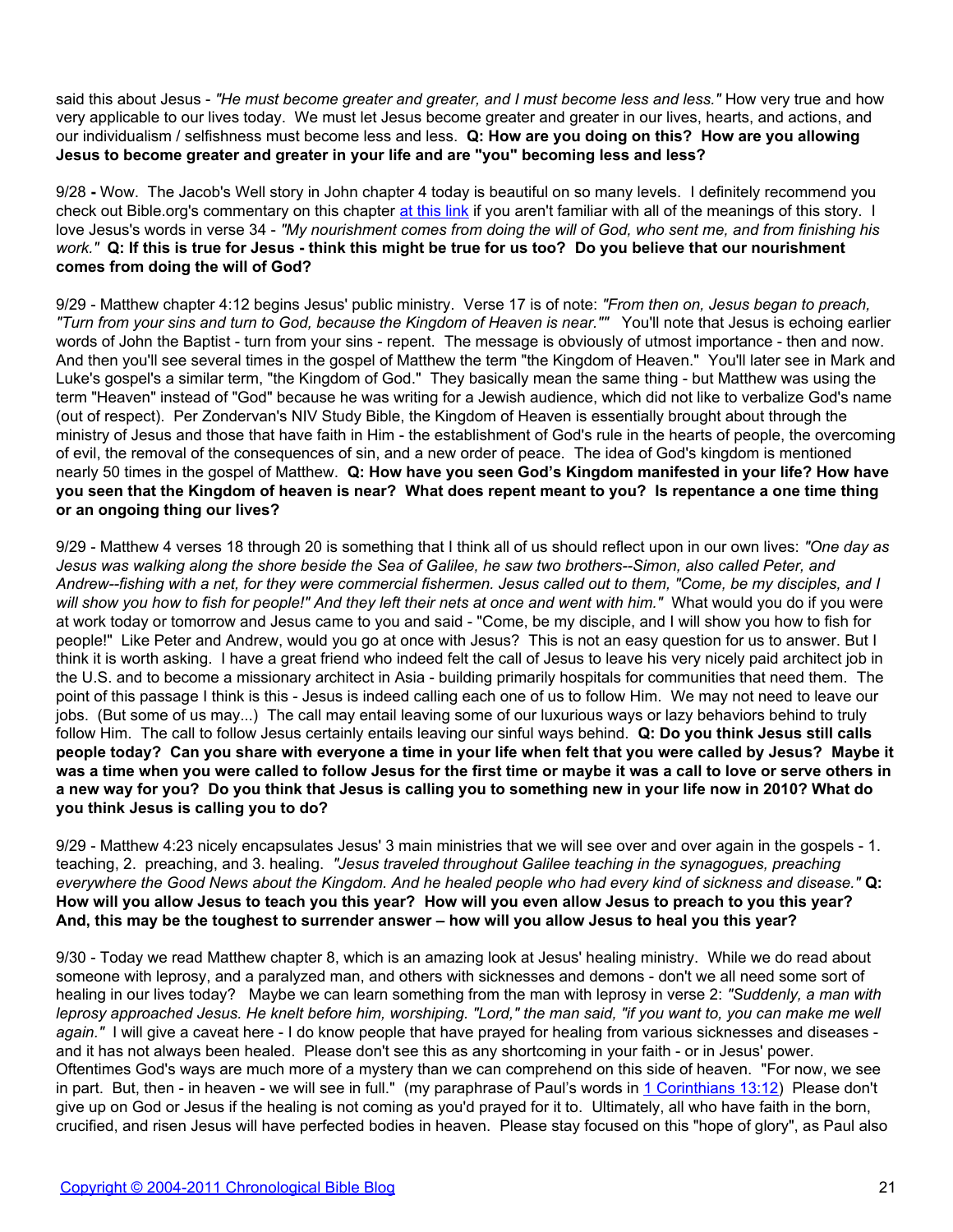### wrote about. **Q: Do you believe that Jesus still heals people today? What does he heal people of today? Does he heal sickness? Addictions? Laziness? Pride? All manner of sins? Has Jesus healed you of anything? Do you believe He can?**

9/30 - In Matthew chapter 9 we read about Jesus not only healing - but also forgiving sins. This is a power and an authority - forgiving sins - that only God could truly have. It is true that Jesus would be blaspheming, per the teachers of religious law in this passage, if Jesus was not God. **Q: So, this might be a good point for you to ask yourself: do you believe that Jesus is God? If this is your first go through the Bible or the gospel of Mathew, you may not feel ready to answer this question yet. But ask it of yourself now - and again as you continue to read this gospel: do you believe that Jesus is God? Do you believe that Jesus, as God, could not only heal the paralytic but forgive his sins as well?**

9/30 - In chapter 9, Jesus calls Matthew (or "Levi"), the author of this Gospel, and a Jewish tax collector at the time of his call. Note that while Jerusalem was under the authority of Rome at this time, Rome would hire Jews to collect taxes from other Jews that would be paid to Rome. The Jewish tax collectors were allowed to keep a commission or percentage of the taxes they collected - however, they were notorious for overcharging and making more than they should have in their collections. As such, Jewish tax collectors were typically not allowed to be in the temple - nor were they even trusted as witnesses in trials. And this is our Gospel writer! :) (yes, I still trust Matthews writings - he, like us, was forgiven & changed after meeting Jesus) In this chapter Jesus has a meal with "tax collectors and other notorious sinners." And the religious leaders ask Jesus why he eats with such "scum." I do hope that you see that this is such an amazing thing about Jesus - he will have a meal with anyone - the "scum of the earth" as one translation calls sinners who believe in Jesus in one of Paul's letters. Jesus loves the "scum". And he gets frustrated with the religious leaders who are righteous in their own eyes. Why the difference? I think verses 12 & 13 answer this well: *"When he heard this, Jesus replied, "Healthy people don't need a doctor--sick people do... For I have come to call sinners, not those who think they are already good enough."* **Q: So, this leads to some questions we may want to ask ourselves today. Are we spiritually healthy or are we sick? Do we need a spiritual doctor? Do we need Jesus? Are we sinners? Or, do we think we are already "good enough" on our own? Like Jesus, will we talk and dine with "sinners" in our lives today? Or, do we consider ourselves somehow "above" talking and dining with sinners?** One thing that I have to be careful of - and maybe all of us do - is not getting myself stuck in the "Christian bubble" or the "Christian ghetto." Meaning, I think we can sometimes find ourselves just spending time, just talking with, just dining with our Christian friends. And then after a while find ourselves completely removed from the world that needs to experience Jesus' love and light and truth through us. I think we are called to minister in the world. Yes, there is a time and place for sure to fellowship with our Christian brothers and sisters. But, I think we do well to find some occasion to talk and dine with "sinners" (not so unlike ourselves, also sinners...) like Jesus did. **So, how and when do you find time to talk and dine with folks who perhaps do not yet know God or Jesus?**

#### **Group discussions:**

- · Introductions.
- What were some of your favorite verses or passages from the readings?
- What are some questions that were generated for you based on the readings?
- What is something new you learned about God or the Bible from the readings?
- · How did God speak to you through the readings?
- What is something you want to change or grow in your life based on the readings?
- **Discuss the bold Questions in the Study Notes**
- Any prayer requests for the group?

# **Each group is encouraged to close in prayer.**

#### **Daily questions for this next week's readings you may want to journal or pray through and discuss with your group:**

- My favorite verses or passages:
- What I learned from the readings:
- My questions for further study:
- How God spoke to me through the Word:
- Something I want to change or grow in my life based on the Word:
- My prayer points based on the Word: